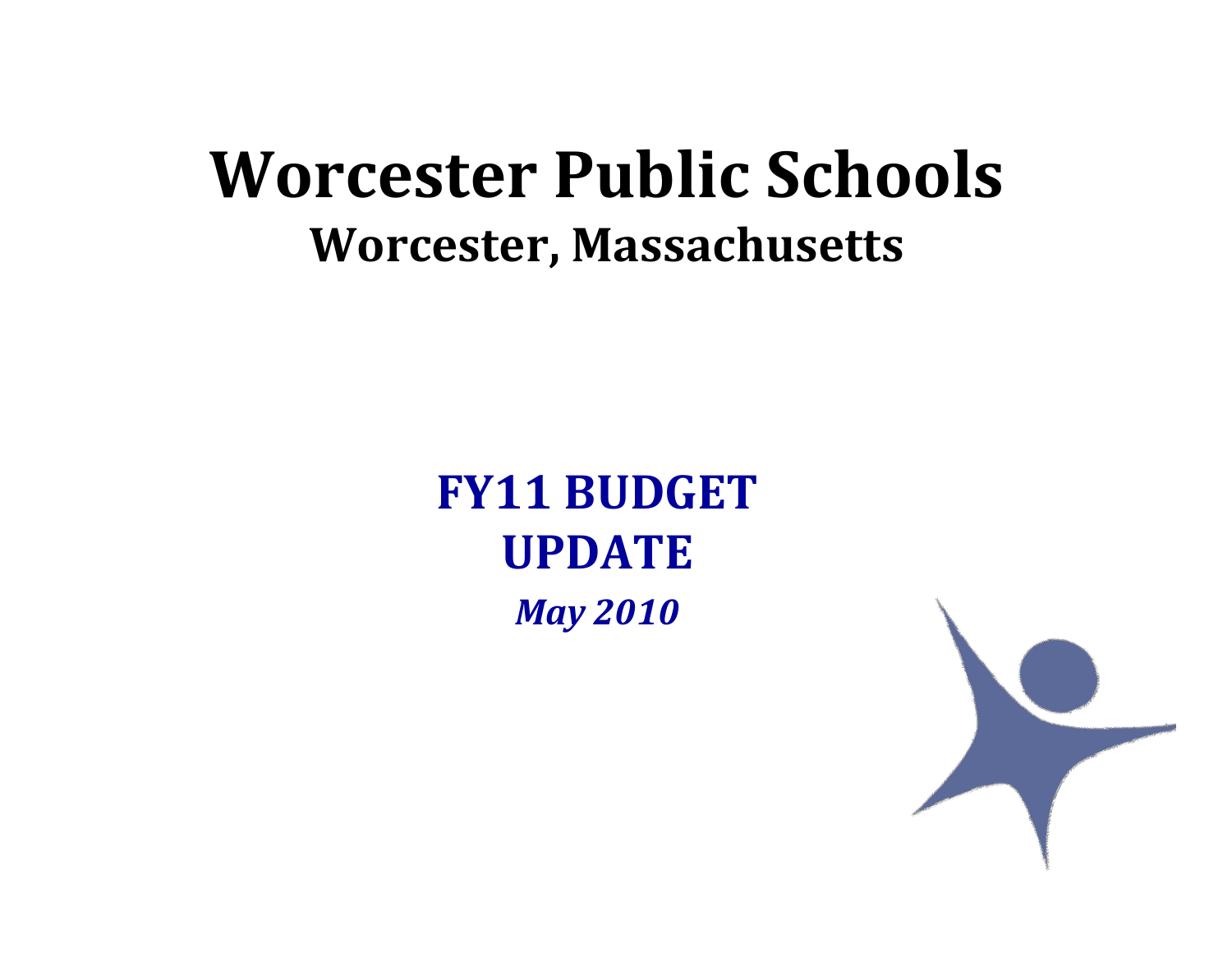

#### **Focus of the FY11 Budget:**

*Based on the input and priorities of the School Committee, staff, parents, community members and students*

- •**Low Elementary Class Size**
- •**School Safety**
- •**Early Literacy**
- •**Comprehensive curriculum**
- **programming**
- •**College Preparation, AP classes,**
- **increased rigor and relevance of courses**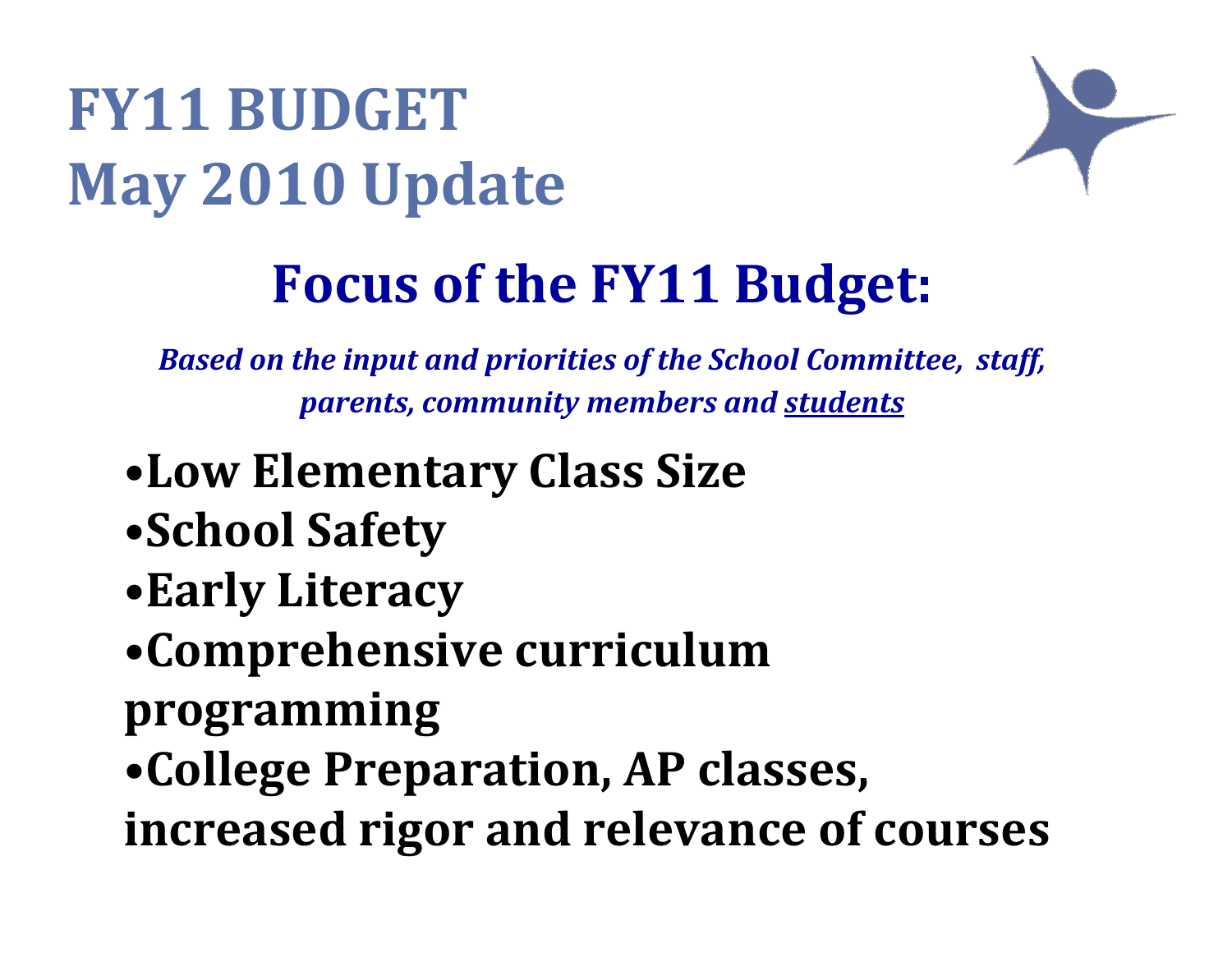### **FY11 BUDGETSummary of Budget Status:**

**Budget Deficit Status: Governor'sHouse &City Contribution: \$ 425,415 Est. 8% Title 1 Reduction: \$ 883,428 Current Budget Deficit: \$16,804,575**

**Budget: \$14,224,141**

- **Senate Ch70: \$ 1,271,591**
- 
- -

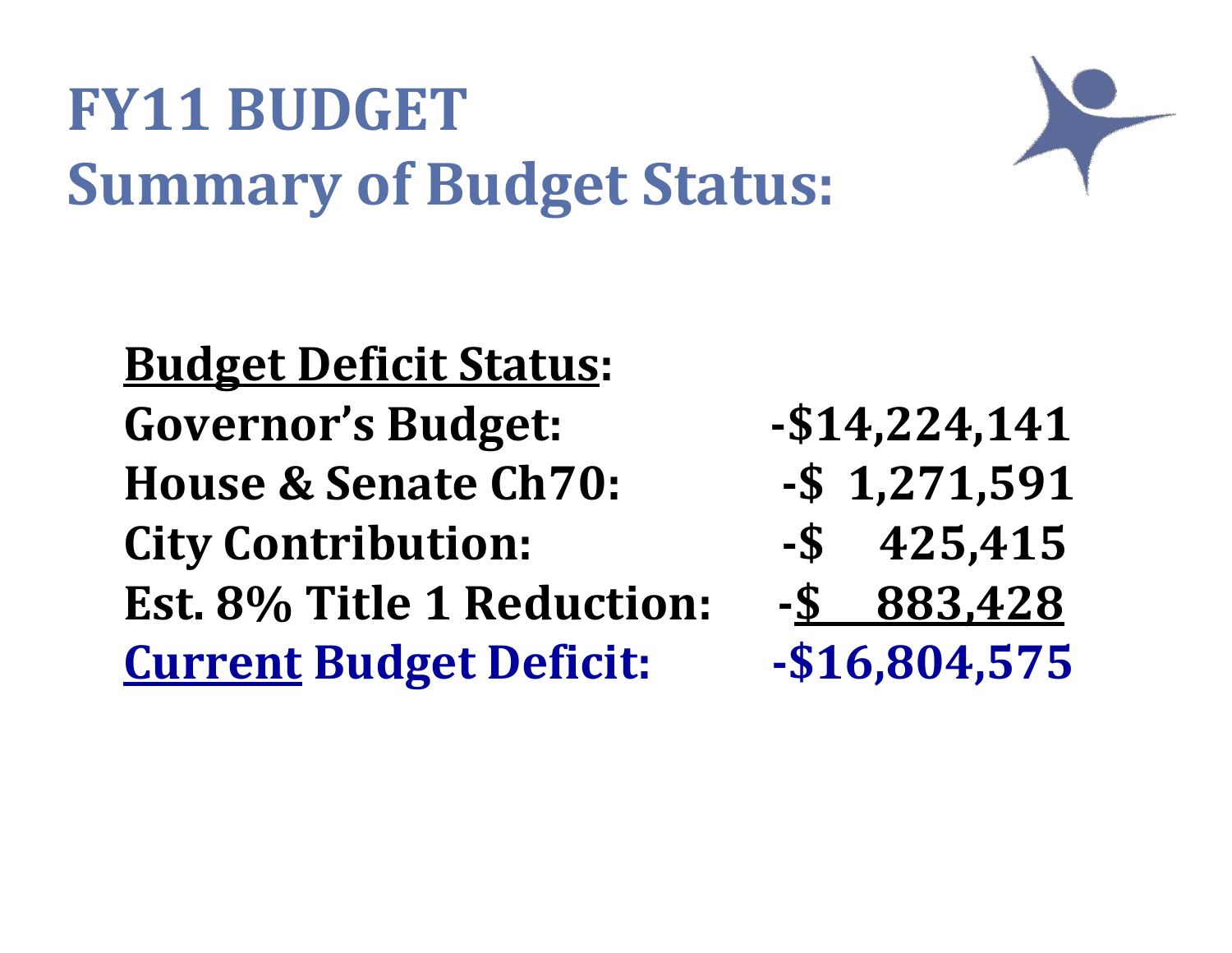

### **FY11 Budget will use \$8.2 million in federal stimulus (IDEA and Title 1):**

### **Reduces Projected Deficit from \$16.8 million to\$8.6 million**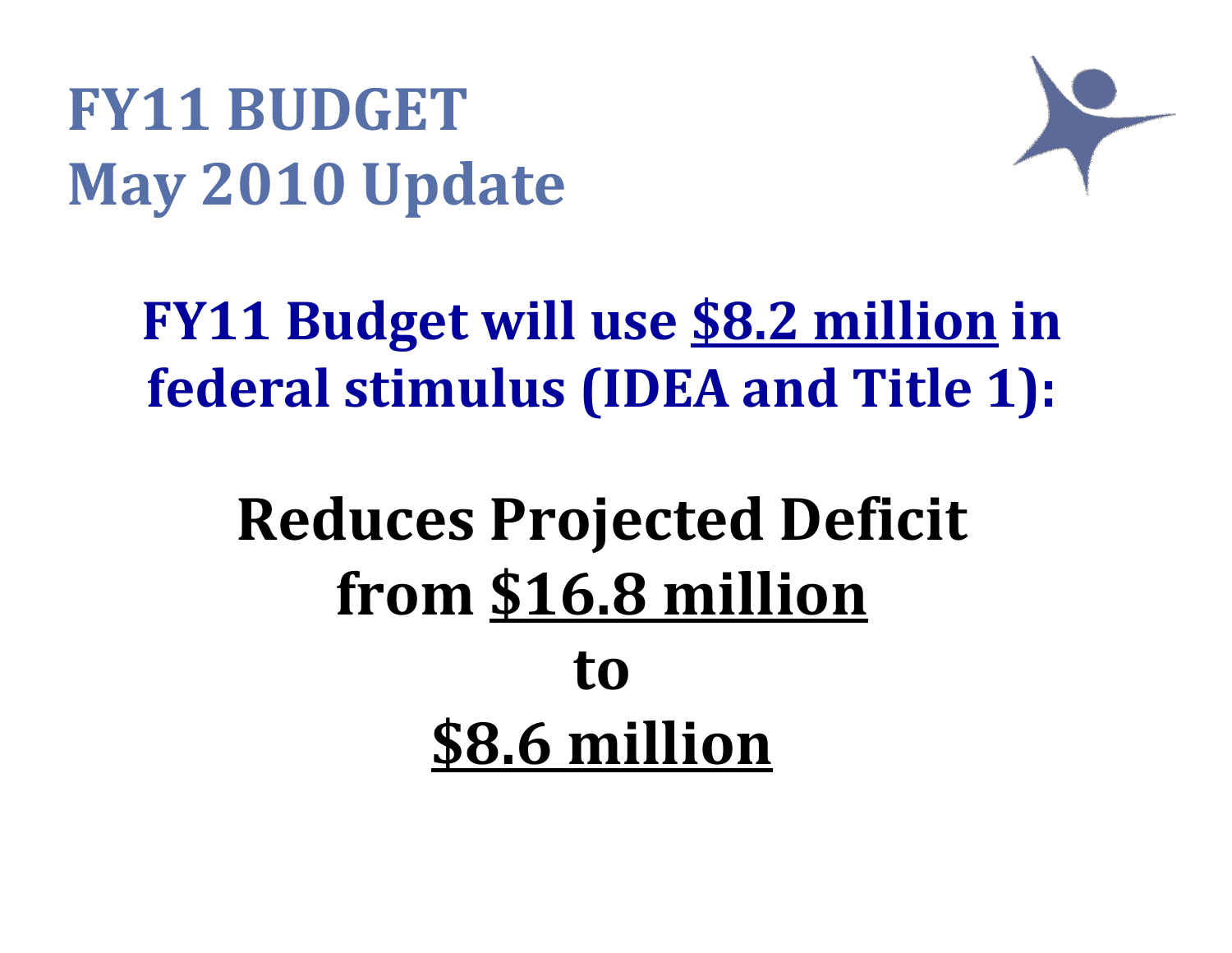## **FY11 BUDGET Use of Federal Stimulus Funds**

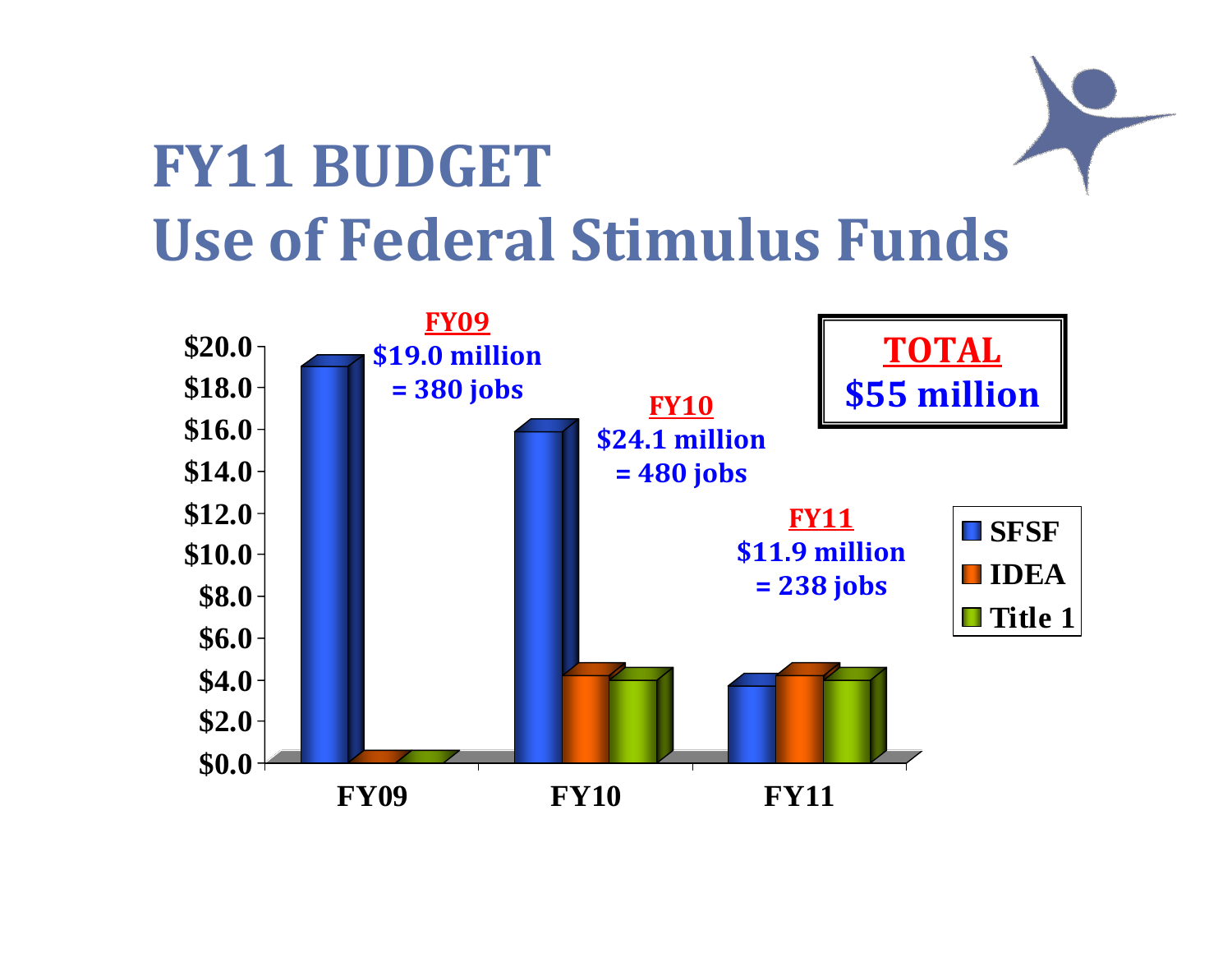## **FY11 BUDGETMay 2010 Budget (House Budget)**

### **Revenue Estimates:**

**Chapter 70 State Aid \$187,838,166 ARRASFSF \$ 3,674,638 Charter Reimbursement \$ 4,447,297 City Contribution \$ 93,234,746 Federal GrantsState Grants Total**

- 
- 
- 
- **(nonARRA) \$ 25,008,541**
- **Grants \$ 4,803,456**
- **Revenue: \$319,006,844**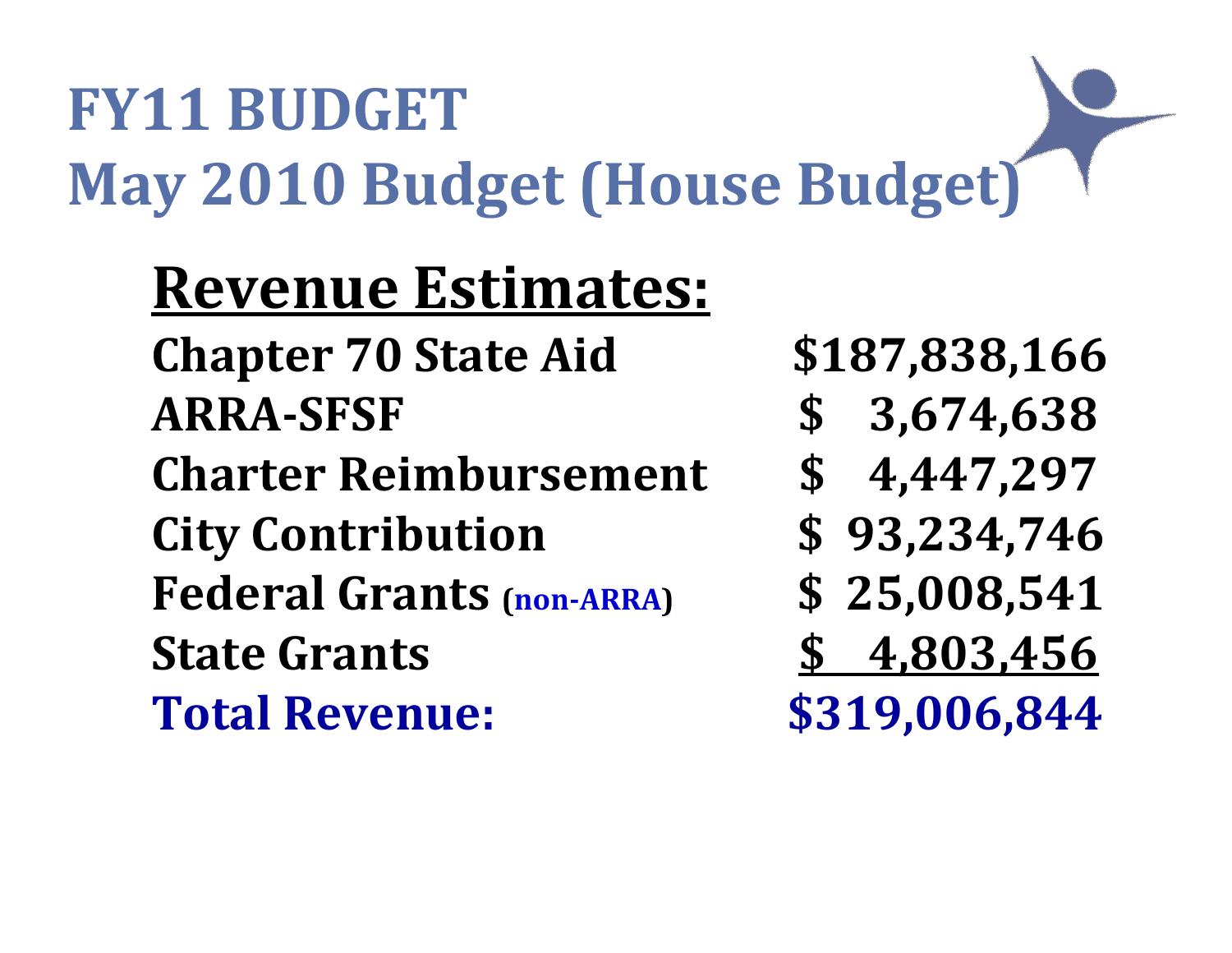

### **FY11 BUDGET May 2010 Update – State Aid**

| <b>Revenue Item</b>                | <b>FY10</b><br><b>Budget</b> | <b>FY11 HWM</b><br><b>Budget</b> | <b>Change</b>  |
|------------------------------------|------------------------------|----------------------------------|----------------|
| <b>Chapter 70</b>                  | \$176,884,068                | \$187,838,166                    | \$10,954,098   |
| <b>SFSF</b>                        | \$15,900,327                 | \$3,674,638                      | $-$12,225,689$ |
| <b>Charter</b><br><b>Reimburse</b> | \$4,566,823                  | \$4,447,297                      | $-$ \$119,526  |
| <b>Total</b>                       | \$197,351,218                | \$195,960,101                    | $-$1,391,117$  |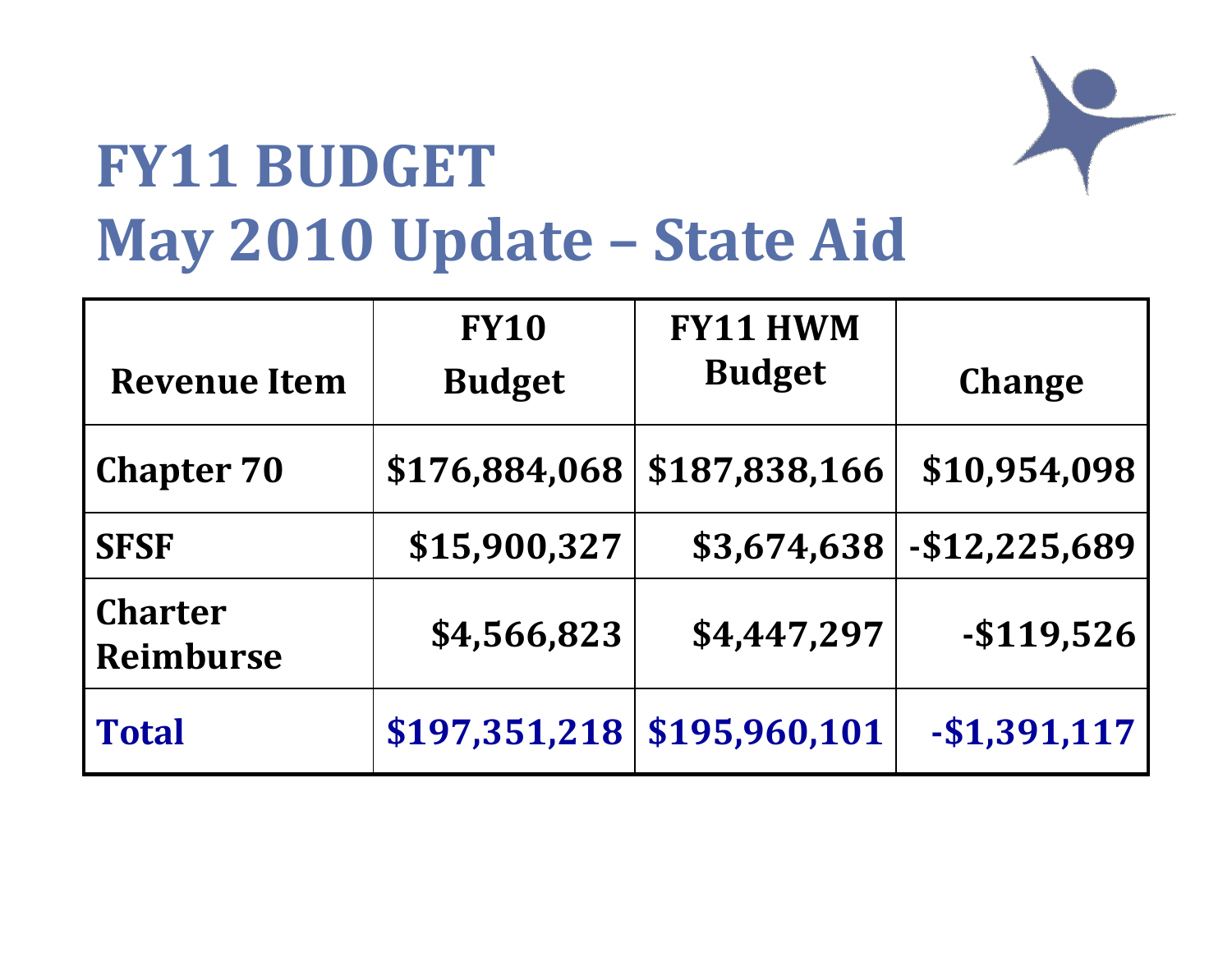#### **FY11 Foundation Budget**

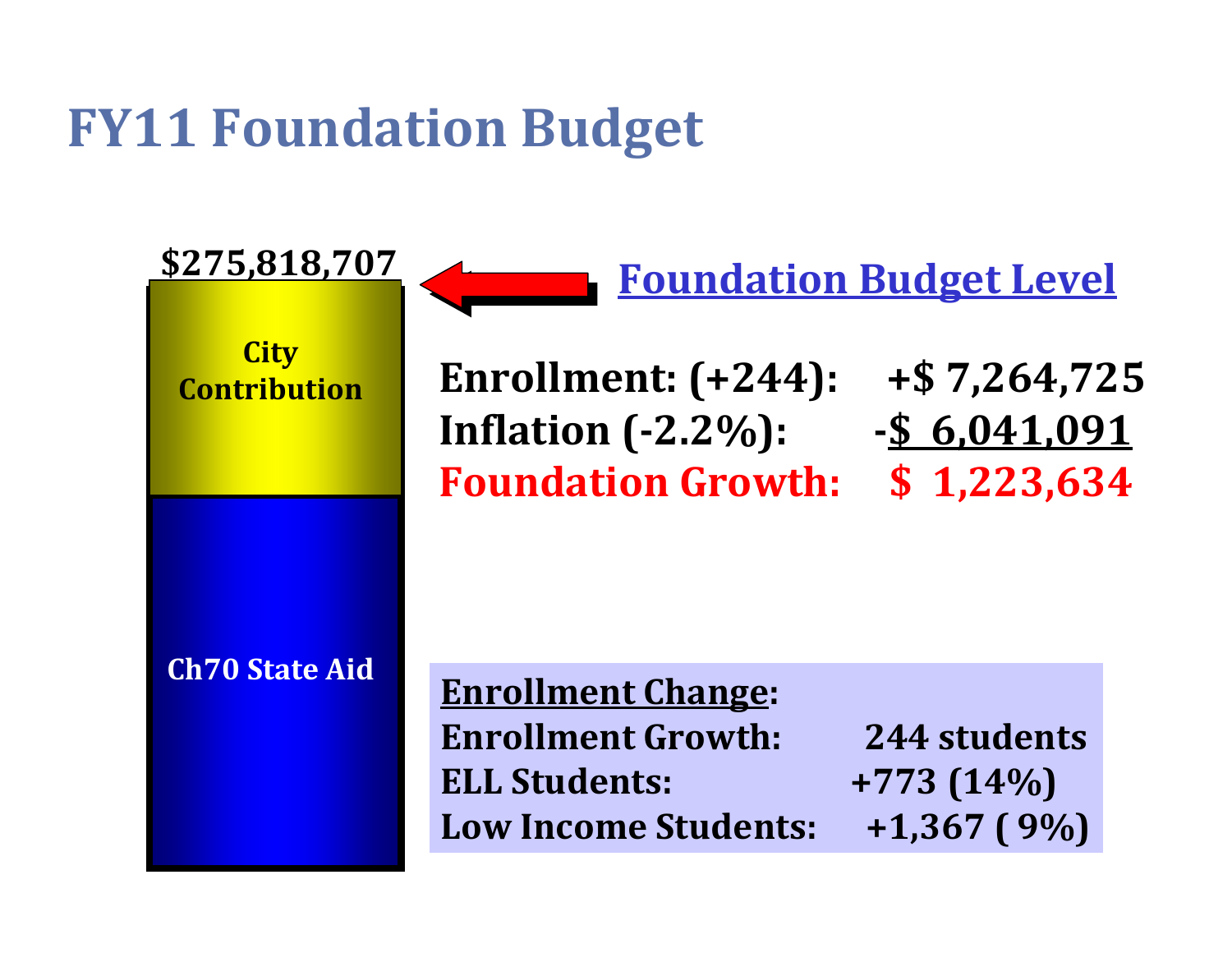#### **FY11 Foundation Budget**

![](_page_8_Figure_1.jpeg)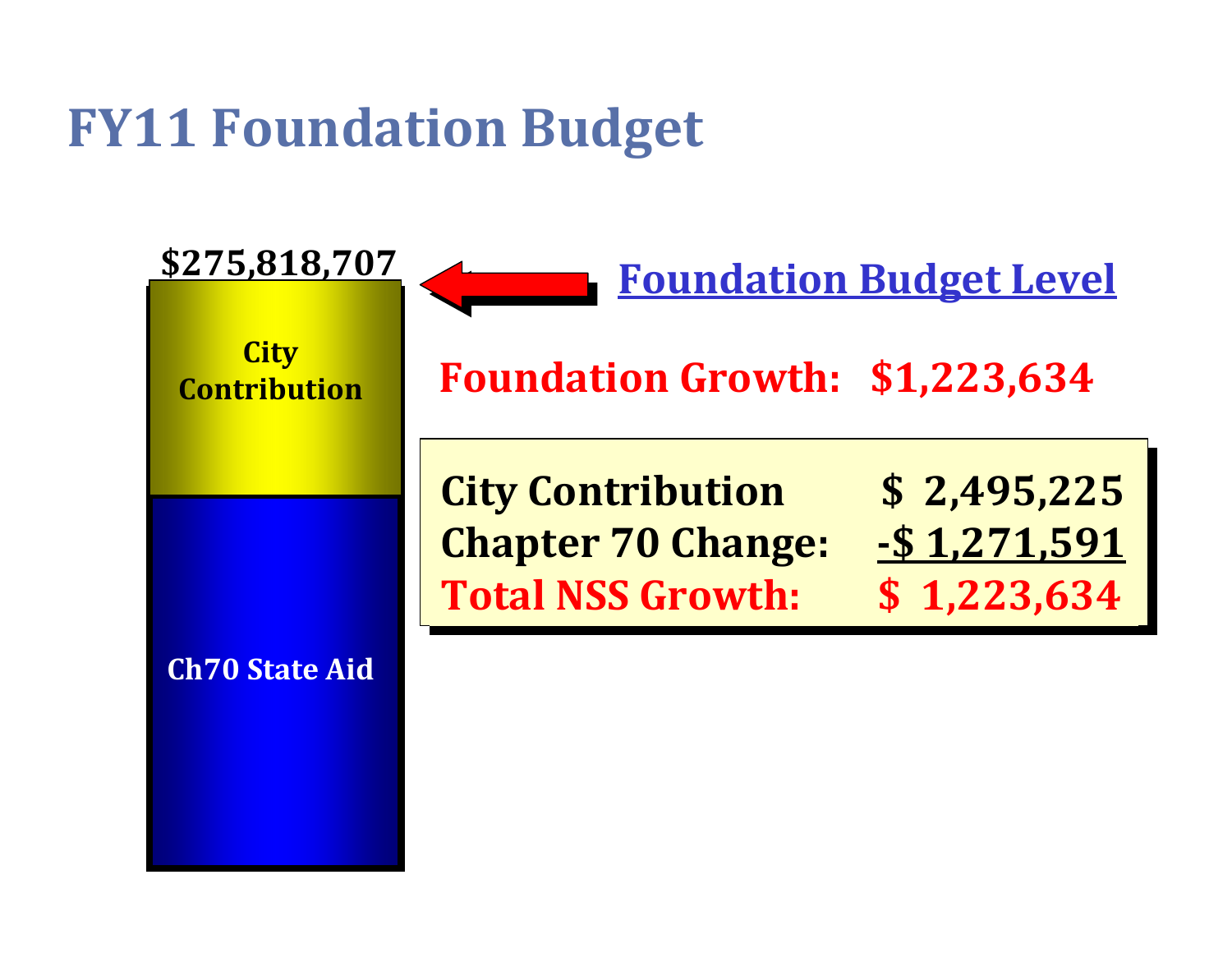## **FY11 BUDGETMay 2010 BudgetCity Contribution**

| <b>Revenue Item</b>  | <b>FY10</b>  | <b>FY11</b>  | <b>Change</b> |
|----------------------|--------------|--------------|---------------|
| <b>FY10 Base</b>     | \$90,004,484 | \$90,004,484 | \$0           |
| <b>FY94 Medicaid</b> | \$400,000    | \$400,000    | \$0           |
| <b>FY09 Medicaid</b> | \$130,000    | \$130,000    | \$0           |
| <b>FY10 INET</b>     | \$130,000    | \$130,000    | \$0           |
| <b>FY11 Growth</b>   |              | \$2,570,262  | \$2,570,262   |
| <b>Total</b>         | \$90,664,484 | \$93,234,746 | \$2,570,262   |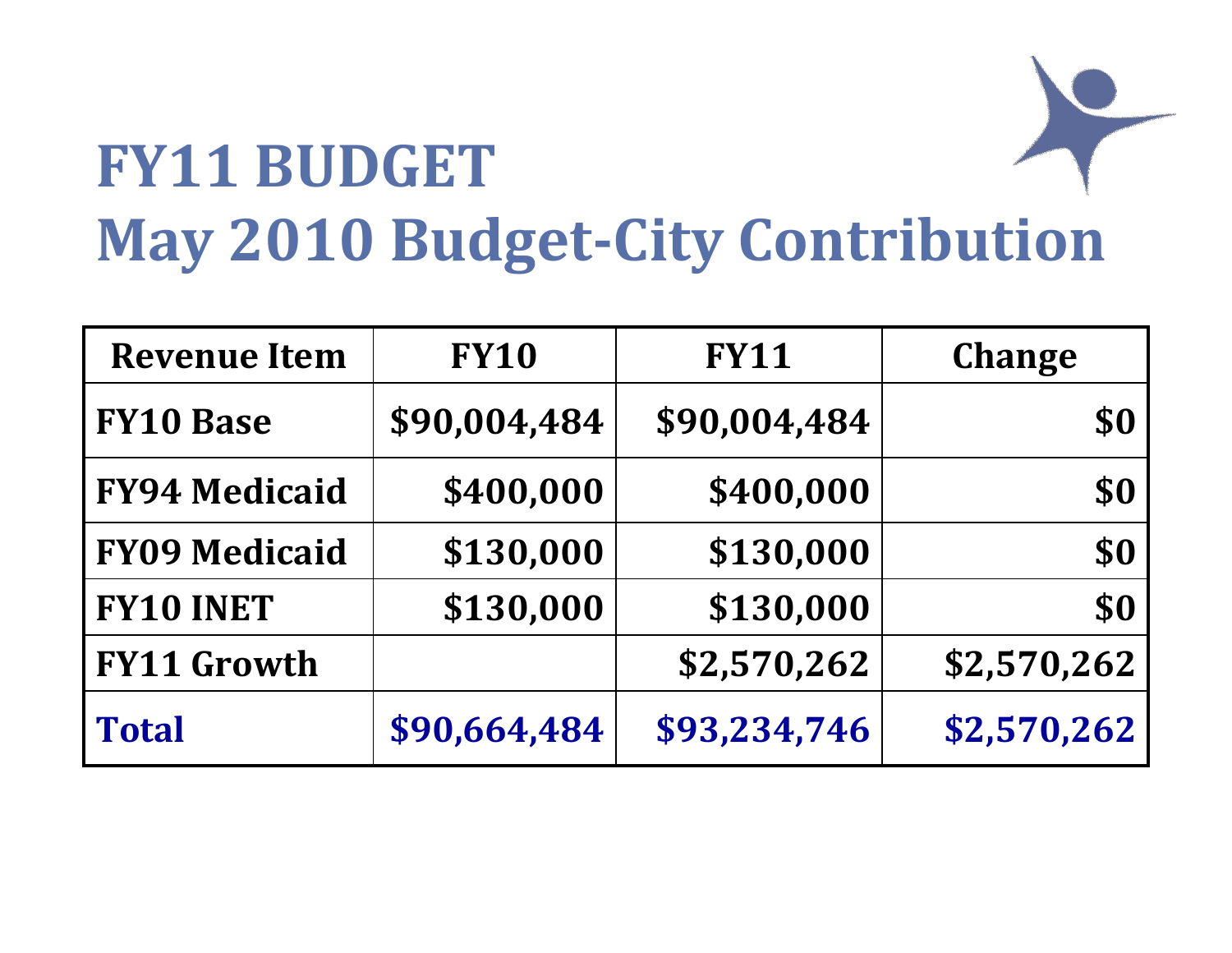### **FY11 BUDGETGovernor's Budget**

![](_page_10_Picture_1.jpeg)

### **Major State & Federal Grants:**

**Federal GrantsStateTotal**

 **(nonARRA) \$25,008,541 Grants \$ 4,803,456 Grants \$29,811,997**

*State grants appear to be level funded in State Budget.*

*Actual state & federal grant allocations will be known in June.*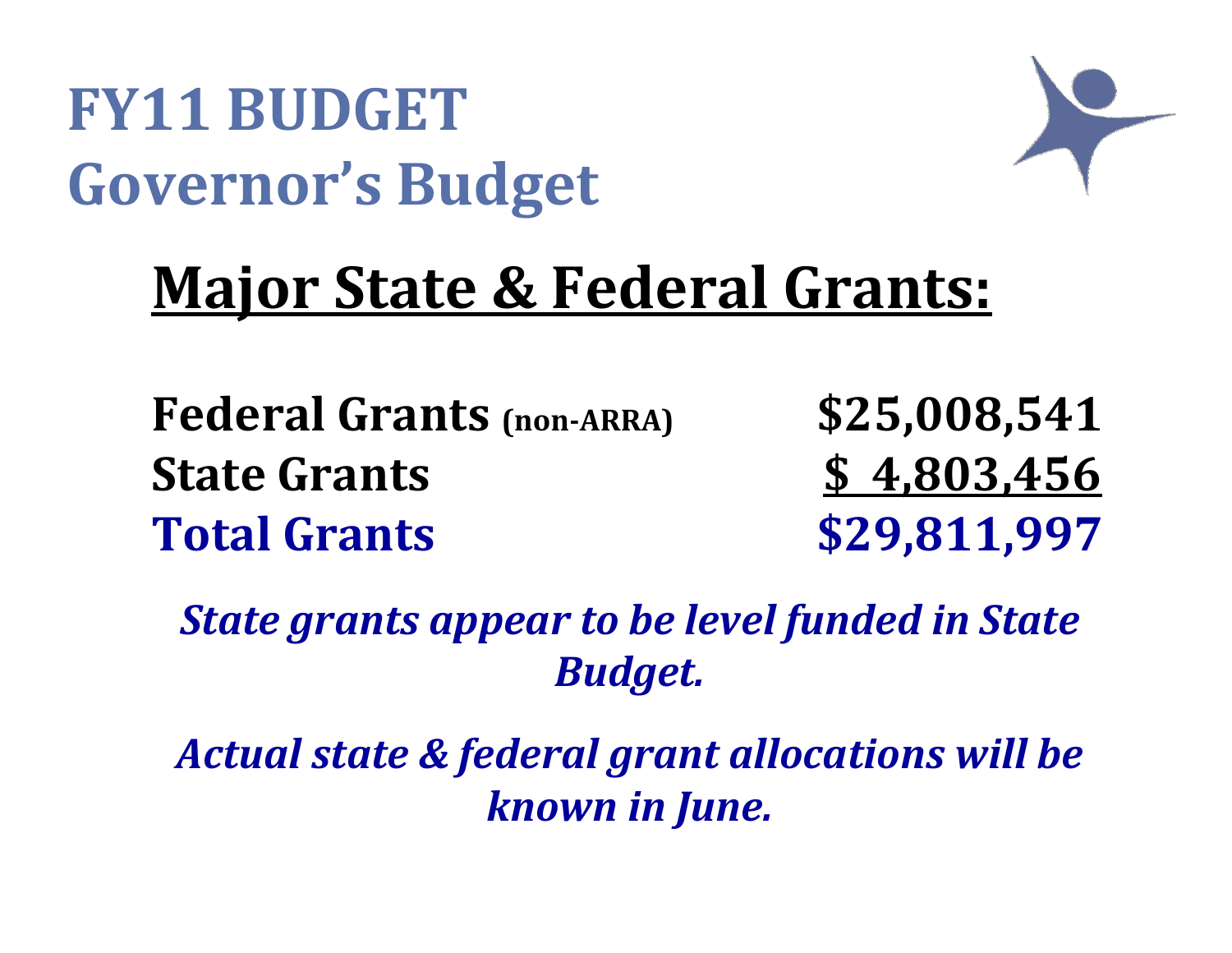## **FY11 BUDGETMay 2010 Budget – Level Service**

**Cost Estimates: Employee Salaries \$203,254,504 Health Ins &TuitionStudent Transportation \$ 10,472,179 All OtherTotal**

- 
- **Retirement \$ 58,058,444**
- **Assessments \$ 40,606,330**
- 
- **Cost Centers \$ 23,419,962**
- **Costs: \$335,811,419**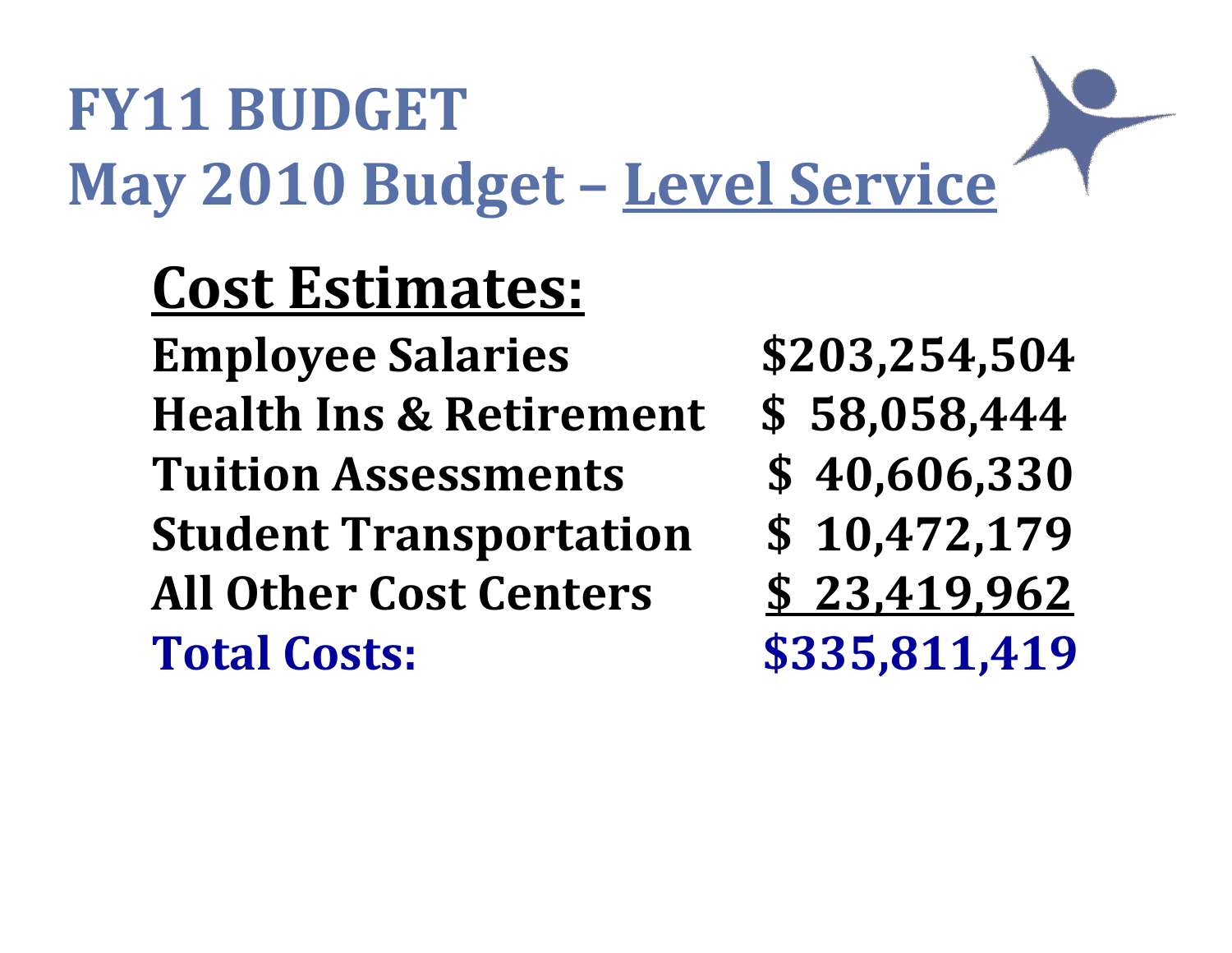## **FY11 BUDGETMay 2010 Budget – Level Service**

**Budget Status: Total Revenue \$319,006,844 Total Costs \$335,811,419 Difference: \$ 16,804,575**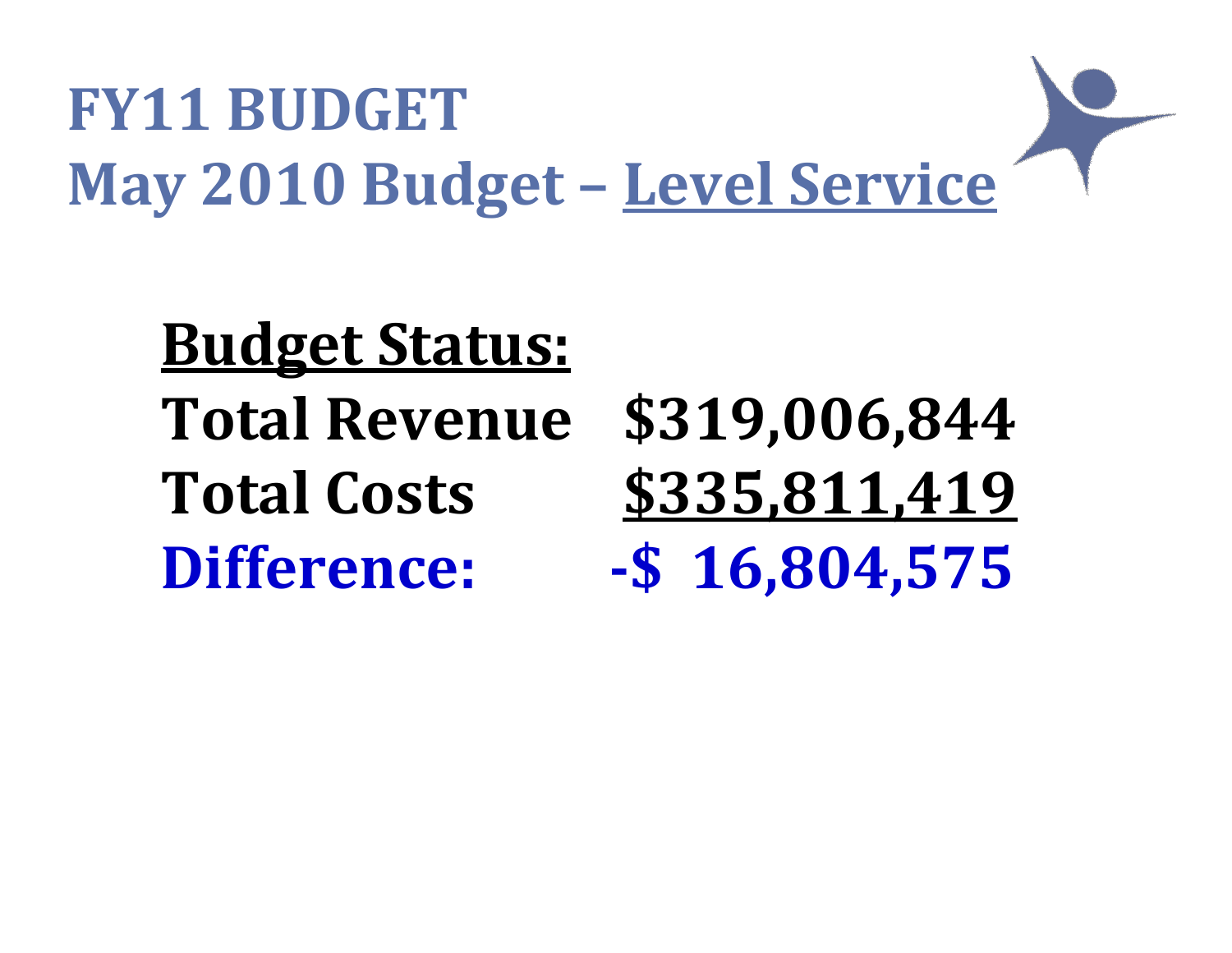#### *Recommended Budget Solutions***:**

*FY11 ARRA***School Choice/ARRA: \$ 2,000,000 Cut 140 Positions: \$ 3,590,434 Operational Reductions: \$ 2,200,000 Other Funding Sources: \$ 840,000 Budget Solutions: \$ 16,804,575**

- *Stimulus: \$ 8,174,141*
	-
	-
	-
- 
-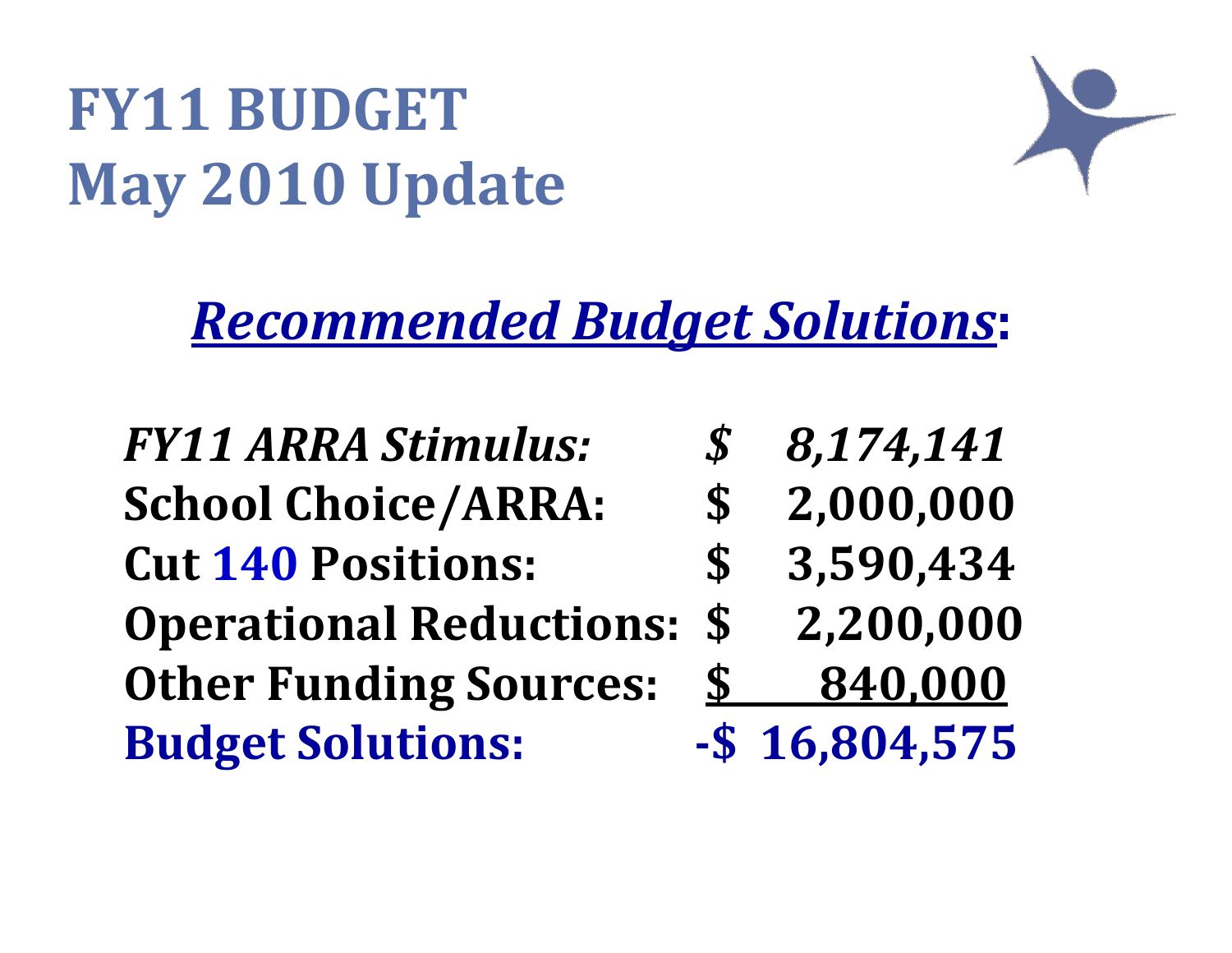![](_page_14_Picture_1.jpeg)

#### *Recommended Budget Solutions***:**

- •**Reduce 22 central office and systemwide positions**
- •**Reduce 31 secondary teacher positions**
- •**Reduce 72 tutor positions (parttime)**
- •**Reduce 15 schoolbased clerical positions**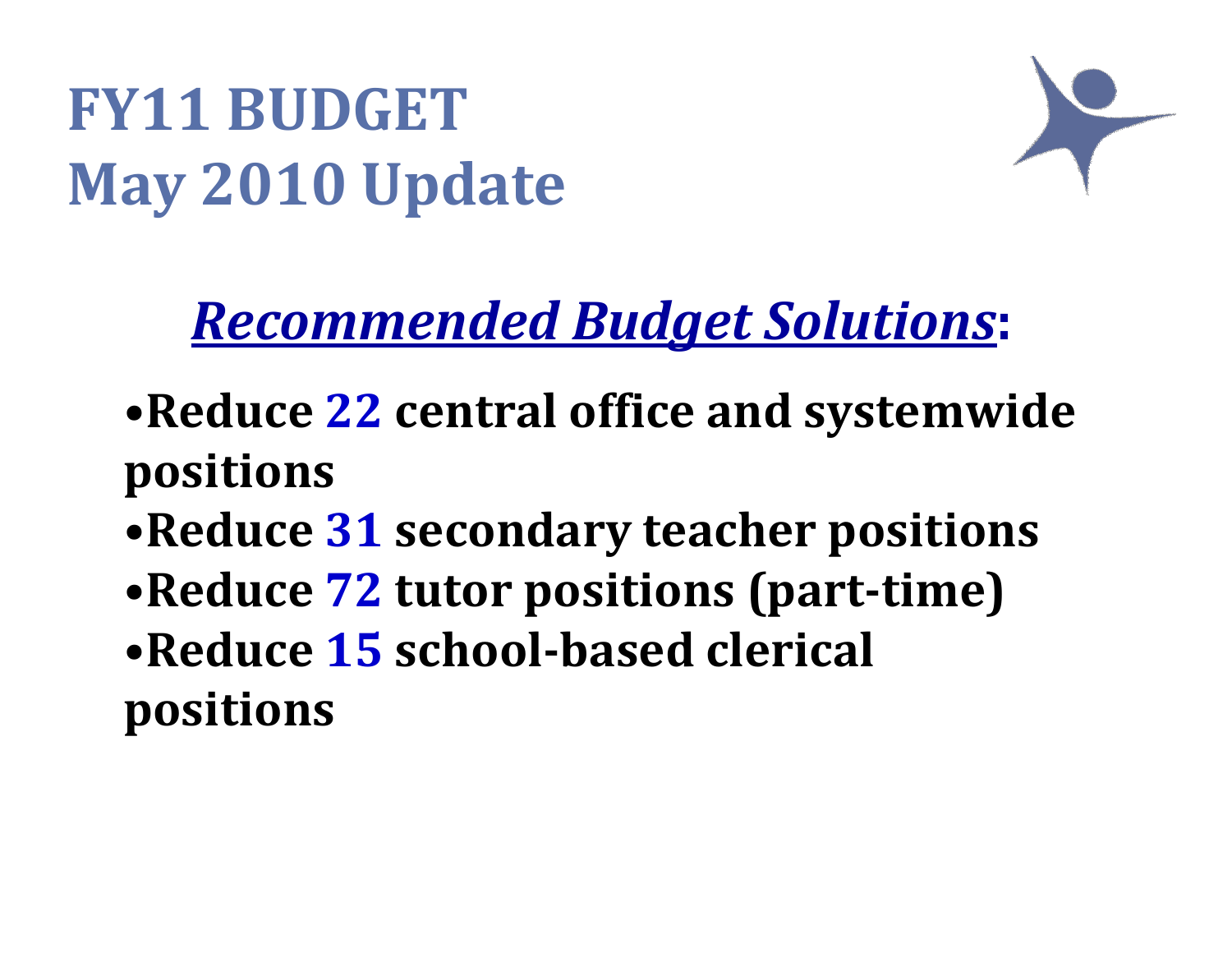## **FY11 BUDGETSummary of Reductions since FY02:**

- •**Made \$60 million in budget cuts**
	- •**\$41 million from general fund**
	- •**\$19 million from state/federal grants**
- •**Reduced 820 positions (21%)**
- •**Closed 8 Schools**
- •**Reduced Instructional Supply Spending by 52% (\$130 per pupil to \$63)**
- •**Reduced Technology Spending by 86%**
- •**Eliminated Extended Day at 10 Schools**
- •**Reduced PreK from fullday to halfday**
- •**Reduced staff development, building maintenance, athletics, and fine arts.**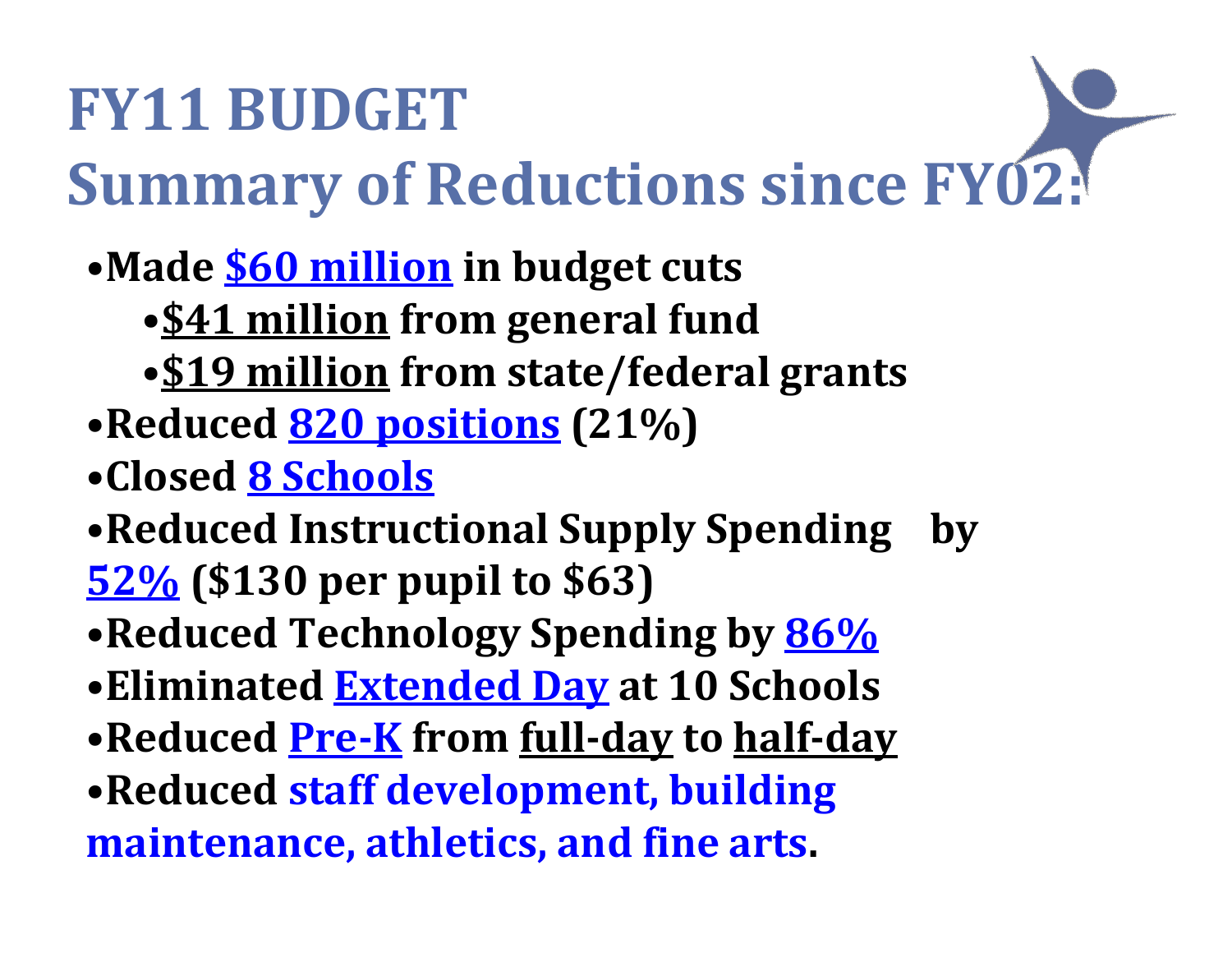### *Other Budget Actions***:**

**1**•**Compliance Requirements** •**English Language Learners** •**Coordinated Program Review** •**Special Education**

•**Student Achievement** •**WPS Compact**

![](_page_16_Picture_4.jpeg)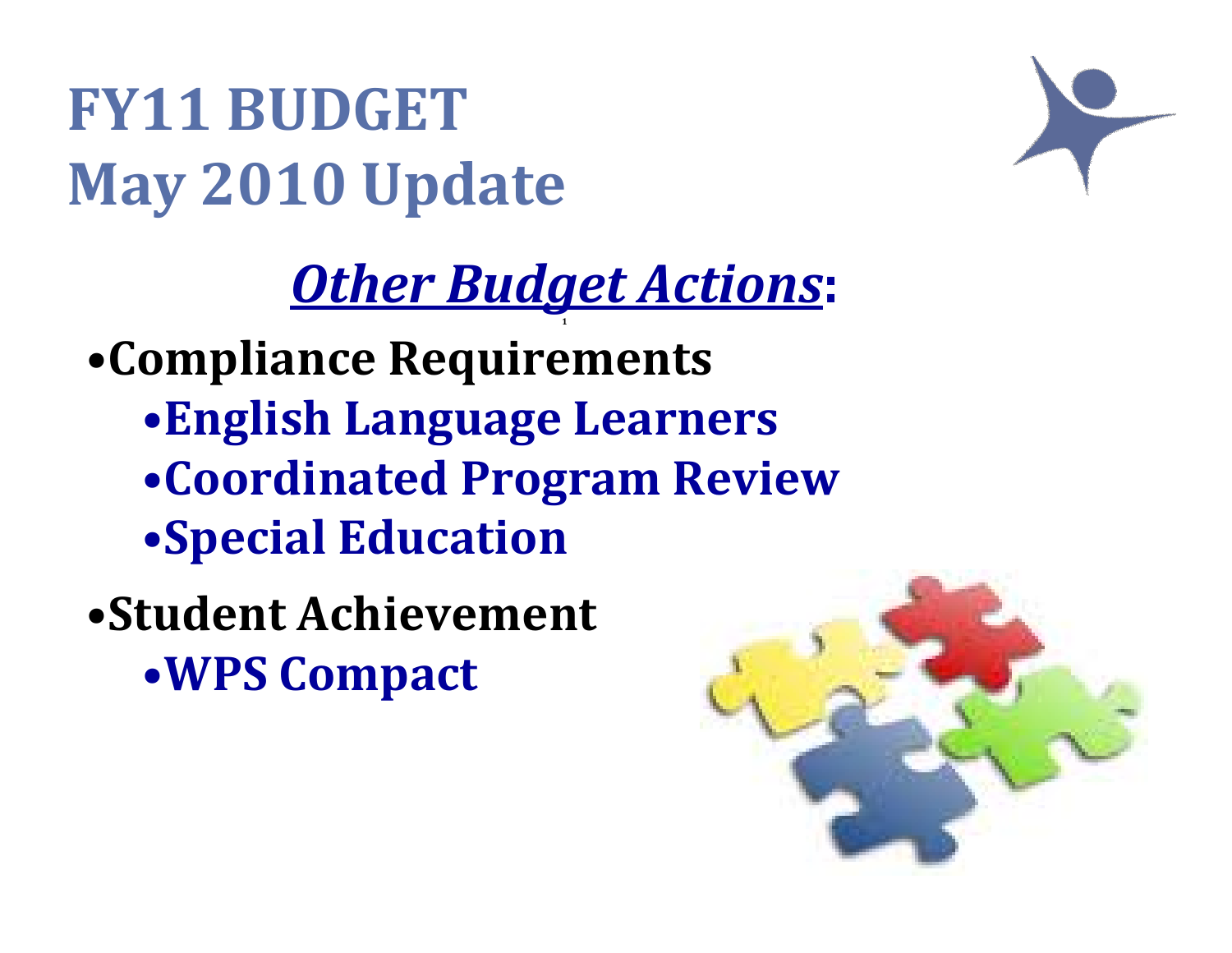![](_page_17_Picture_1.jpeg)

### *Other Budget Actions***:**

- •**Increase 8 elementary classroom positions**
- •**Increase 11 special education positions**
- •**Increase 8 ESL positions**

![](_page_17_Picture_6.jpeg)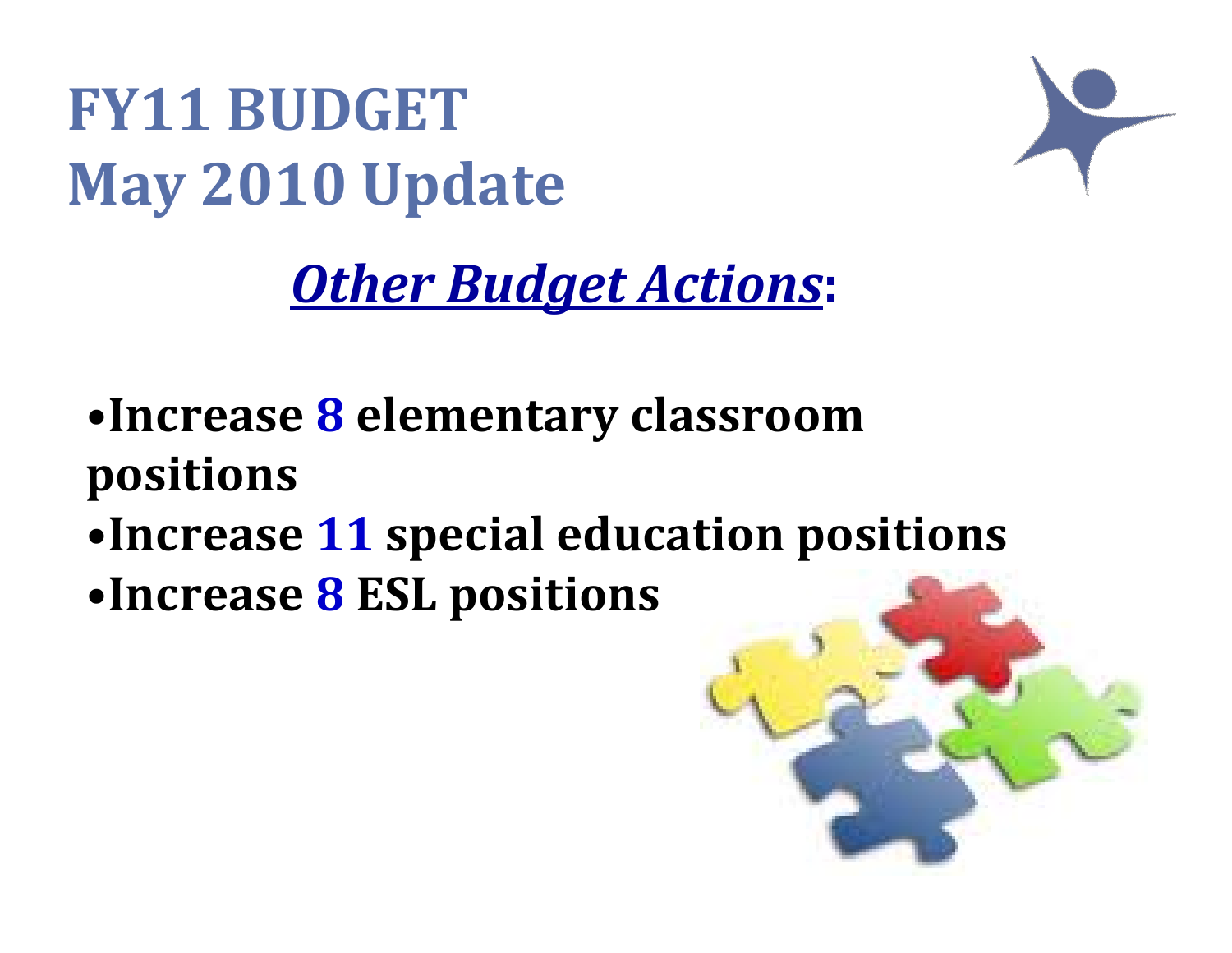# **FY11 BUDGETSchoolBased Budget Reductions High School Reductions:**

- **Enrollment decline 10% since 200506**
- **Increases teacher loads and class size to match elementary levels**
- **Does NOT reduce graduation requirement below 24 credits**
- **Does NOT eliminate course offerings or AP classes**
- **Converts some enrichment classes to 21st century courses**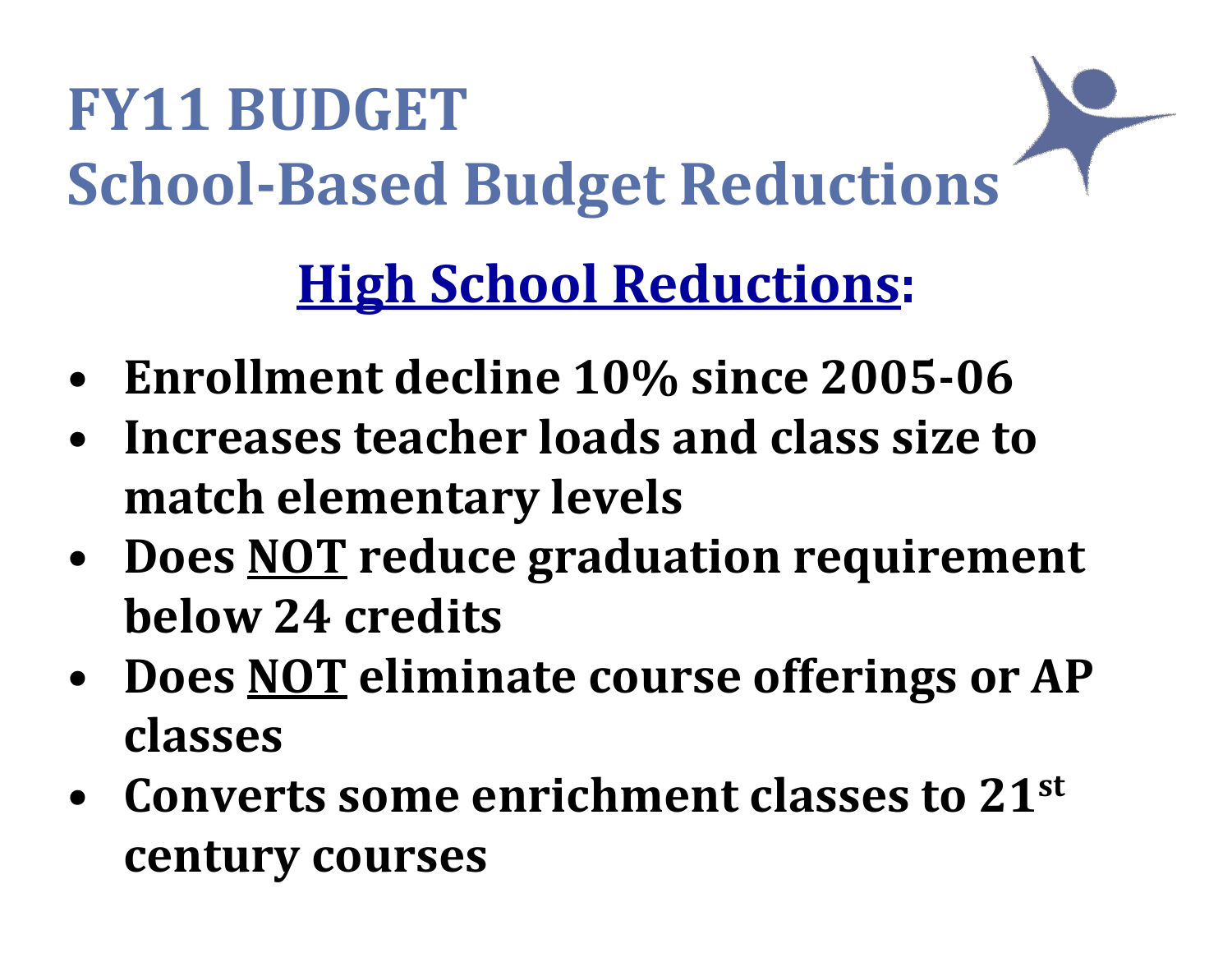## **FY11 BUDGETHigh School Enrollments 20052010**

![](_page_19_Figure_1.jpeg)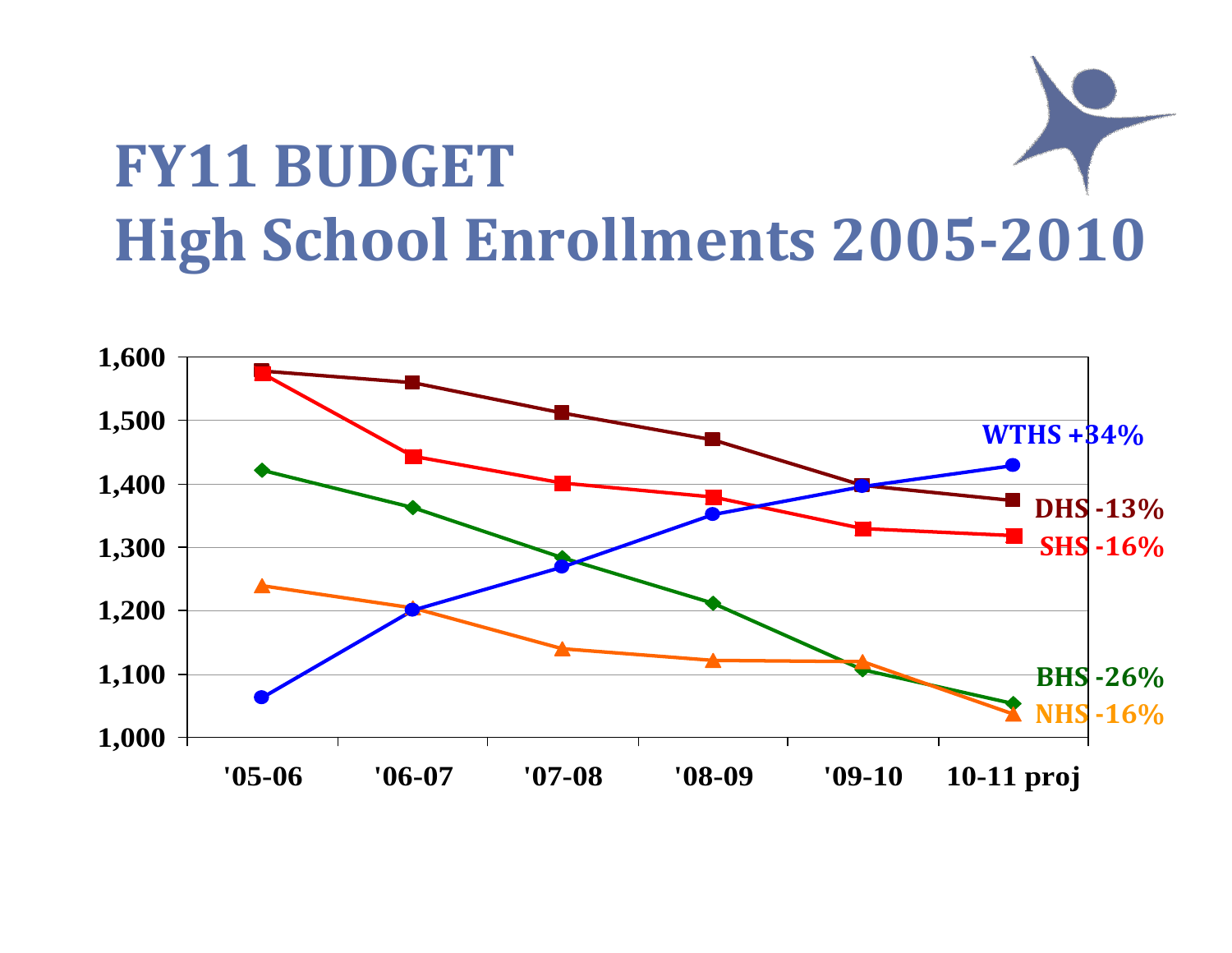## **FY11 BUDGETHigh School Staffing – Current Year**

*Average Teacher Load by Core Subject Area CONTRACT LIMIT <sup>=</sup> 125*

![](_page_20_Figure_2.jpeg)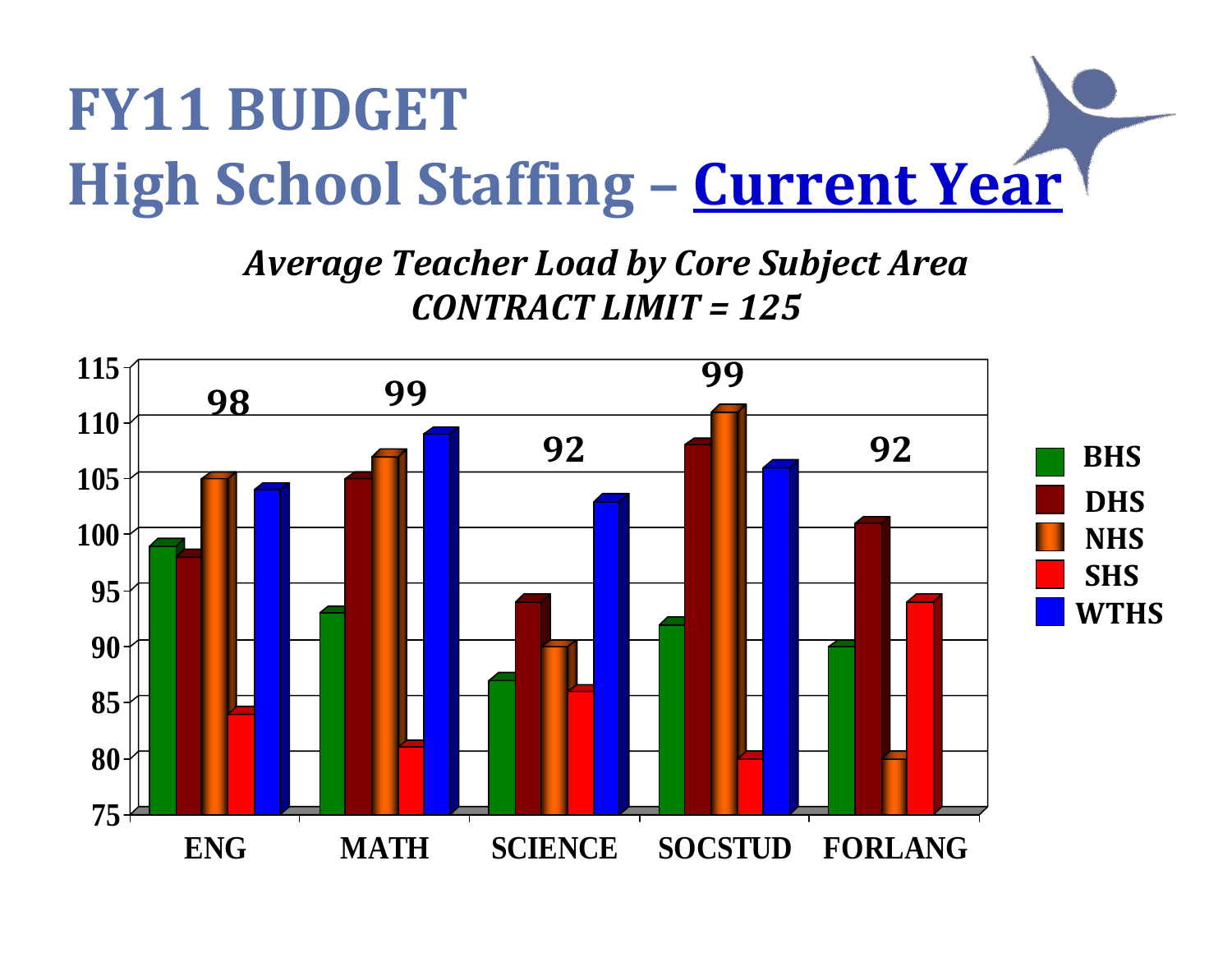# **FY11 BUDGETHigh School Staffing Recommended**

![](_page_21_Figure_1.jpeg)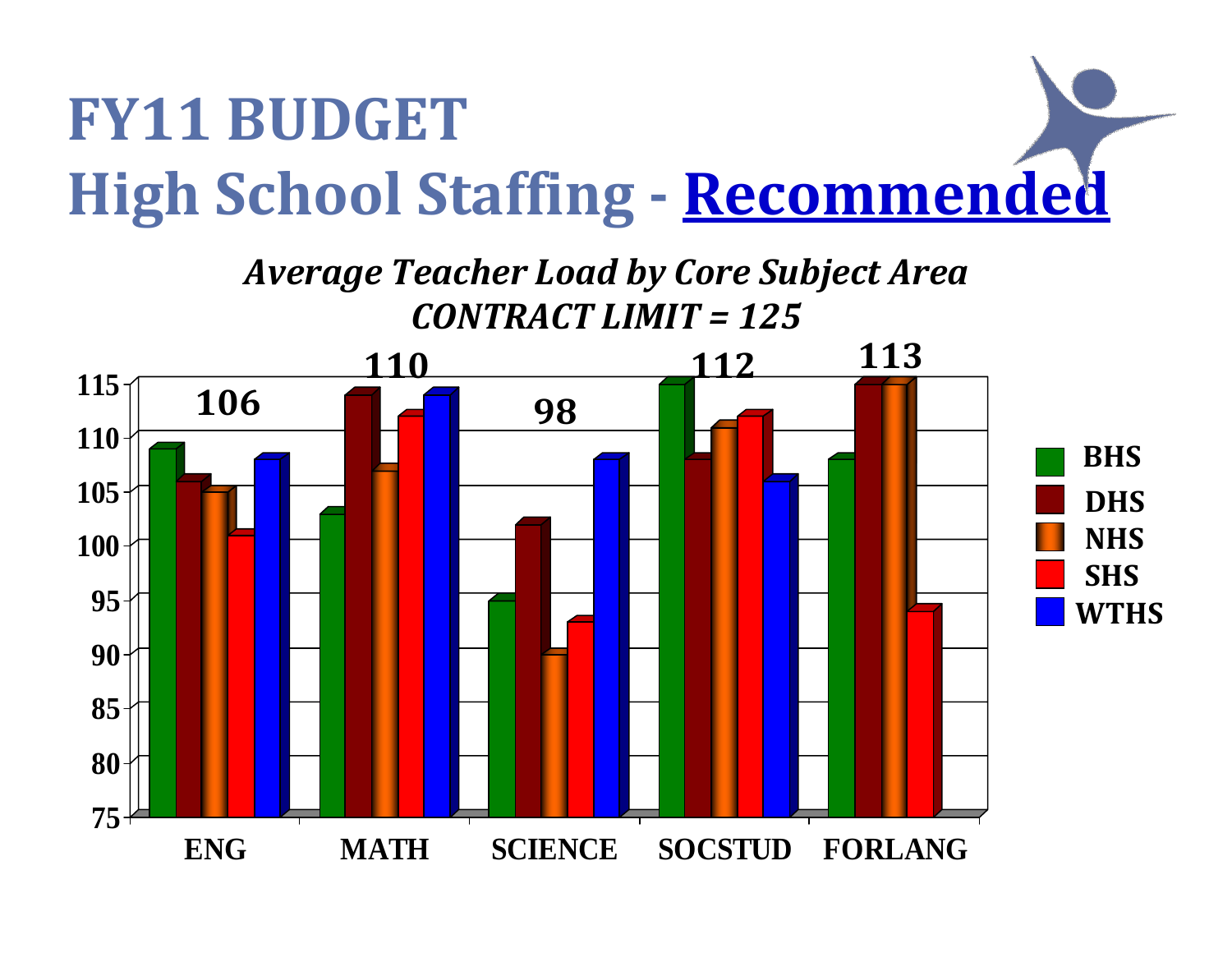## **FY11 BUDGETSchoolBased Budget Reductions Elementary School Staffing:**

- **Increase of 8 teachers to address class size and enrollment increases.**
- **A reduction of just 1 teacher will create <sup>a</sup> class size of at least 28 somewhere in the system.**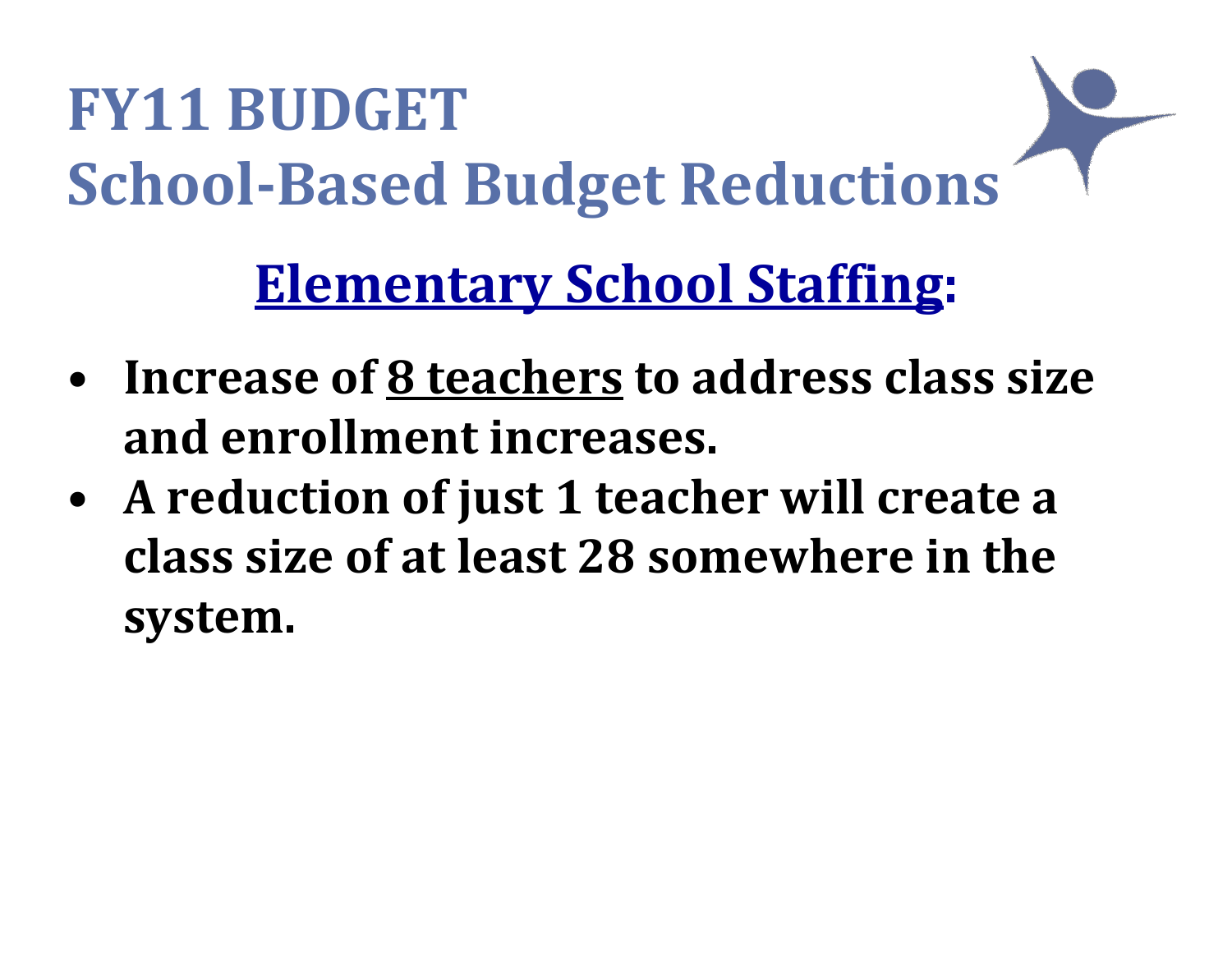## **FY11 BUDGETElementary Class Size – Current Year**

![](_page_23_Figure_1.jpeg)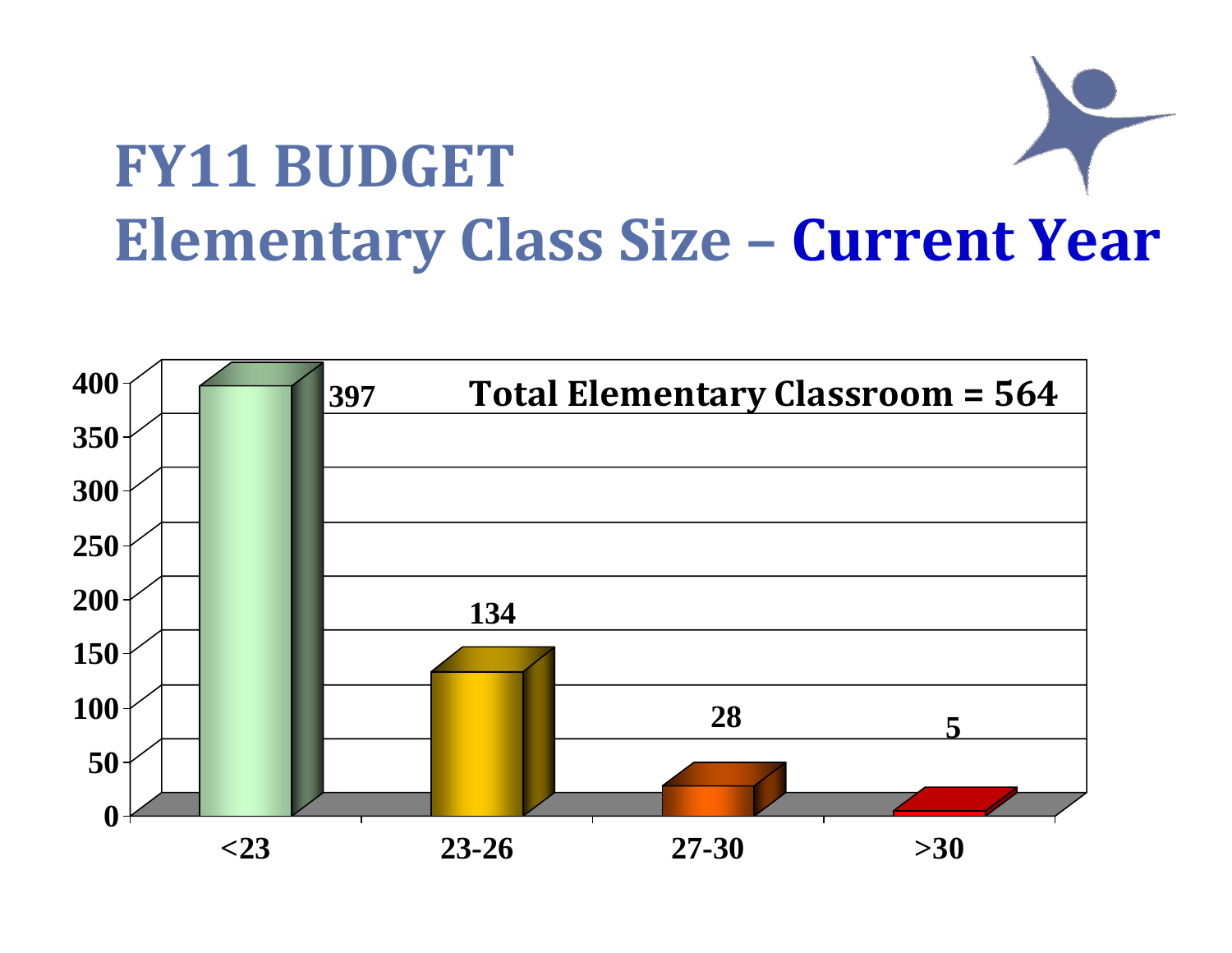## **FY11 BUDGETElementary Class Size – FY11 Projected**

![](_page_24_Figure_1.jpeg)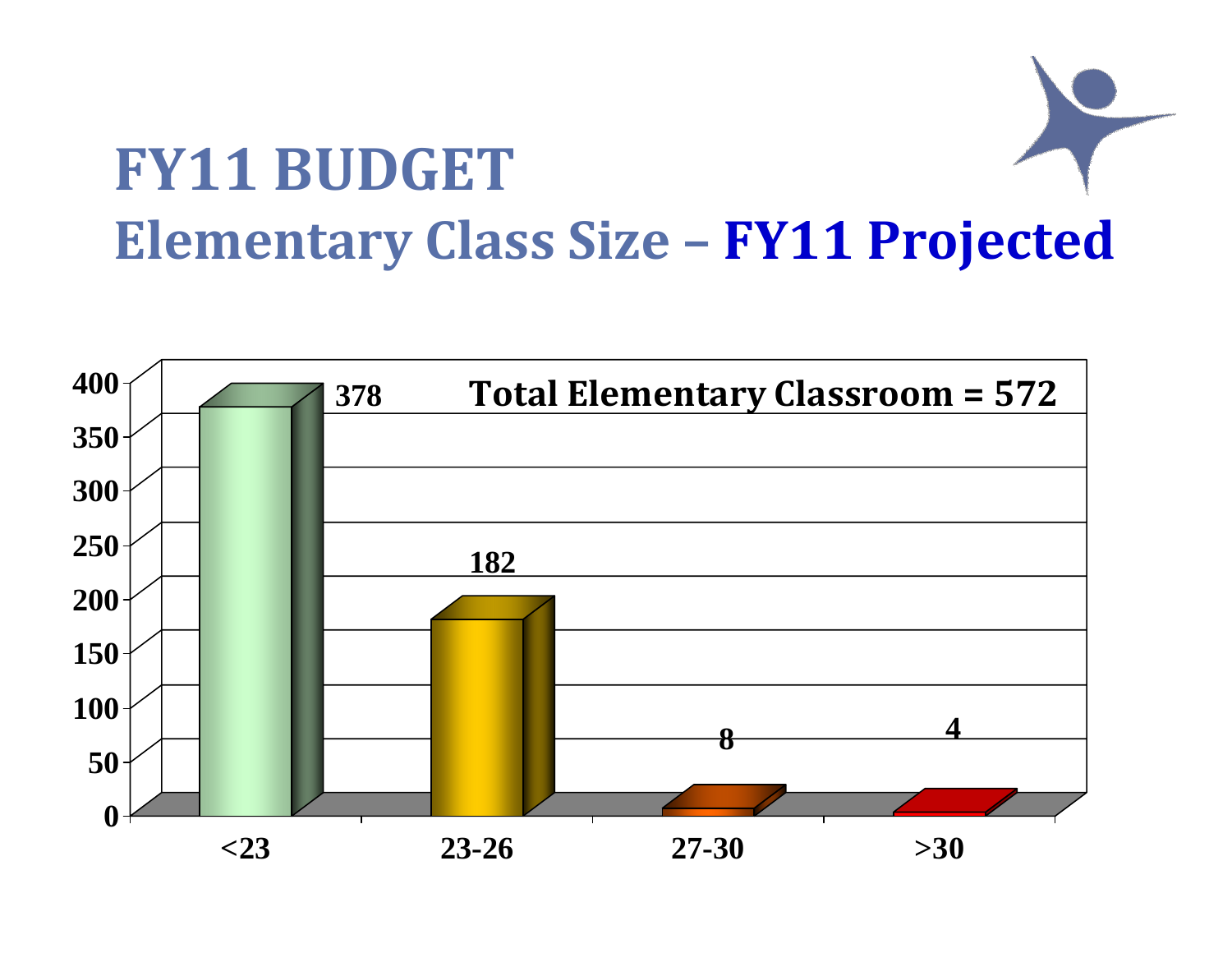# **FY11 BUDGET Budget Savings to Reduce Deficit:**

### **Operational Savings & Reductions:**

- •**Rebid special education transportation contract (\$350,000)**
- •**Utility savings (\$400,000)**
- •**Health insurance rates (\$450,000)**
- •**Prepurchase instructional supplies in FY10 (\$200,000)**
- •**Reallocation of federal stimulus funds (\$800,000)**
	- •**Staff Development, SES, New Teacher Training**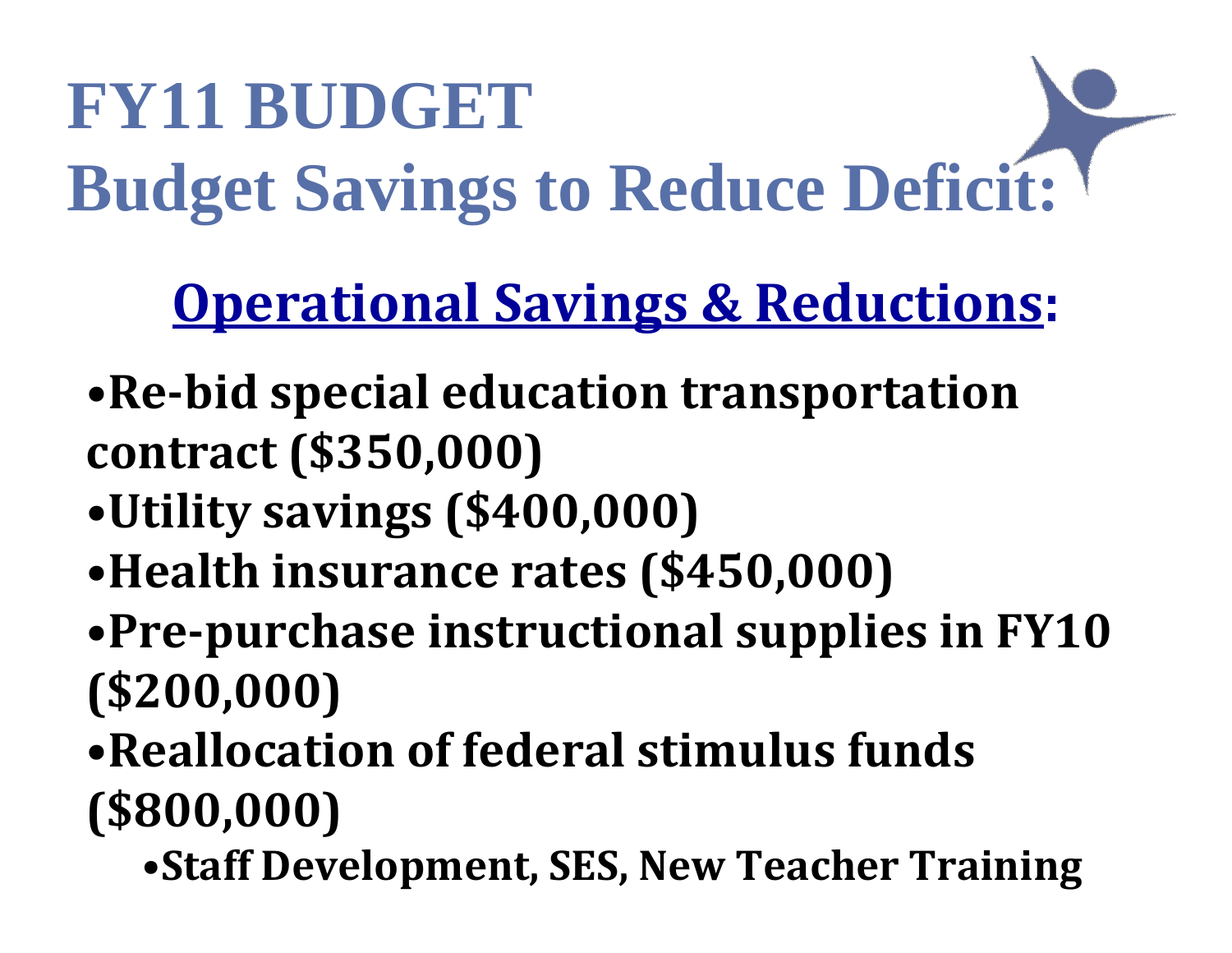# **FY11 BUDGET Budget Savings to Reduce Deficit:**

### **Central Office Changes:**

- •**Centralize Student Registration: Restructure Parent Information Center to be PreK to Grade 12 Registration Center.**
- •**Restructure Teaching & Learning Support to Schools: Realignment and Reduction of Positions**

•**Consolidation of Finance & Operations Functions**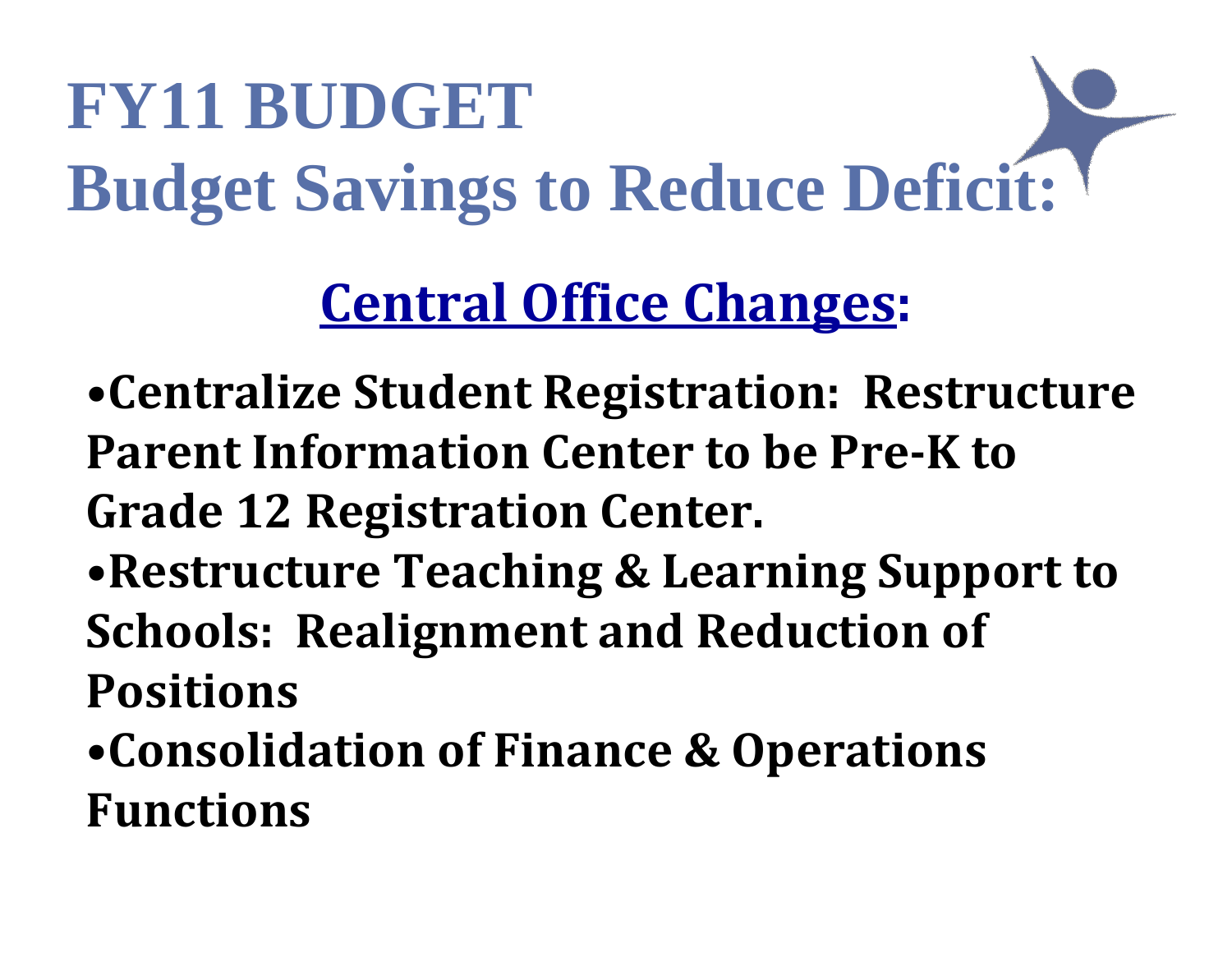![](_page_27_Picture_1.jpeg)

#### **Budget Priorities:**

**If new revenue or other cost savings are identified, the Administration would recommend the following to the School Committee:**

- •**Elementary Class Size Reduction**
- •**Restore Secondary Positions**
- •**Restore Math/English Intervention Tutors**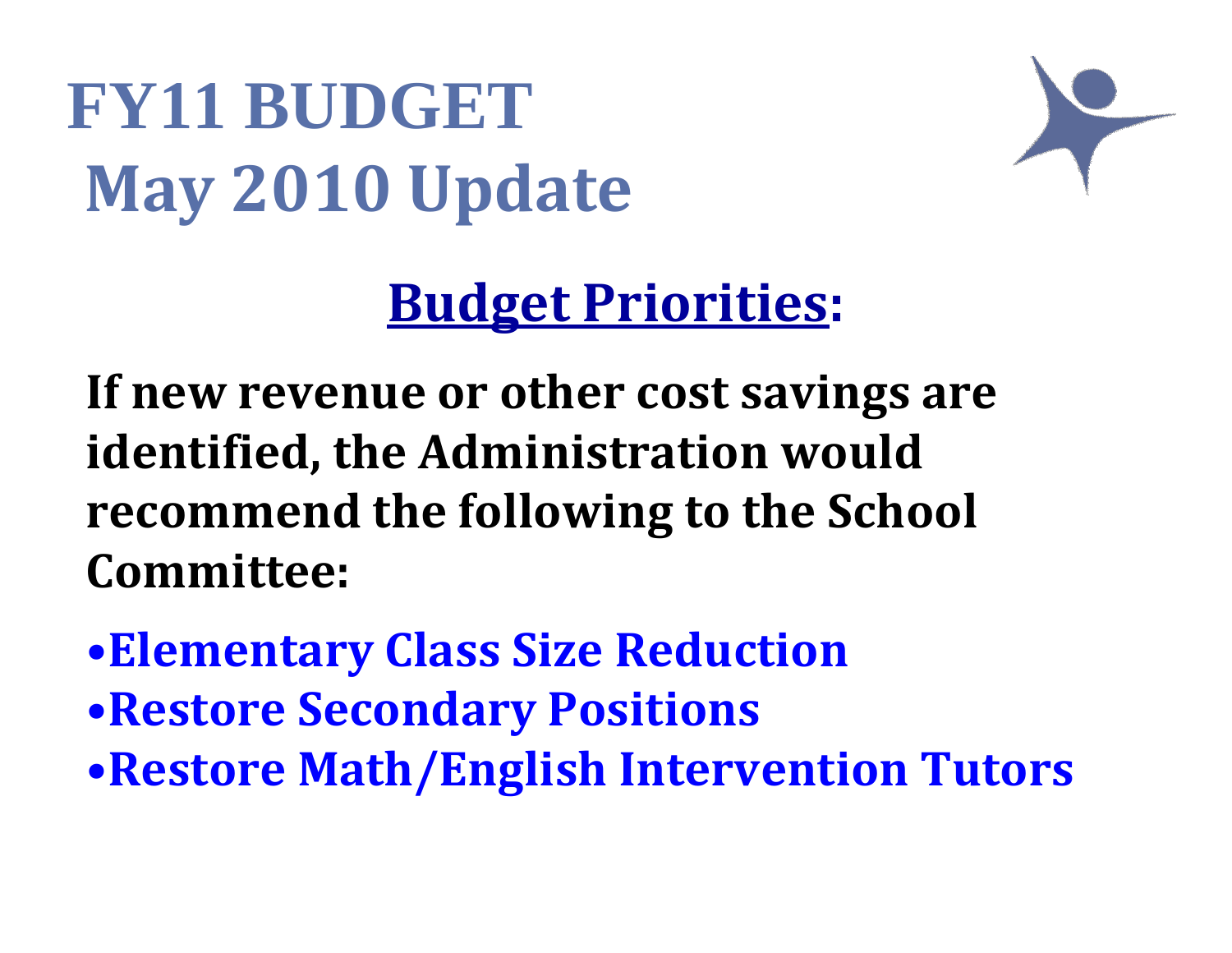**Looking Forward to FY12…**

![](_page_28_Picture_1.jpeg)

**The FY11 Budget uses \$8.2 million**

### **in IDEA and Title 1 stimulus funds. & \$2.0 million in SFSF and School Choice Funds**

**These funds will not be available in FY12**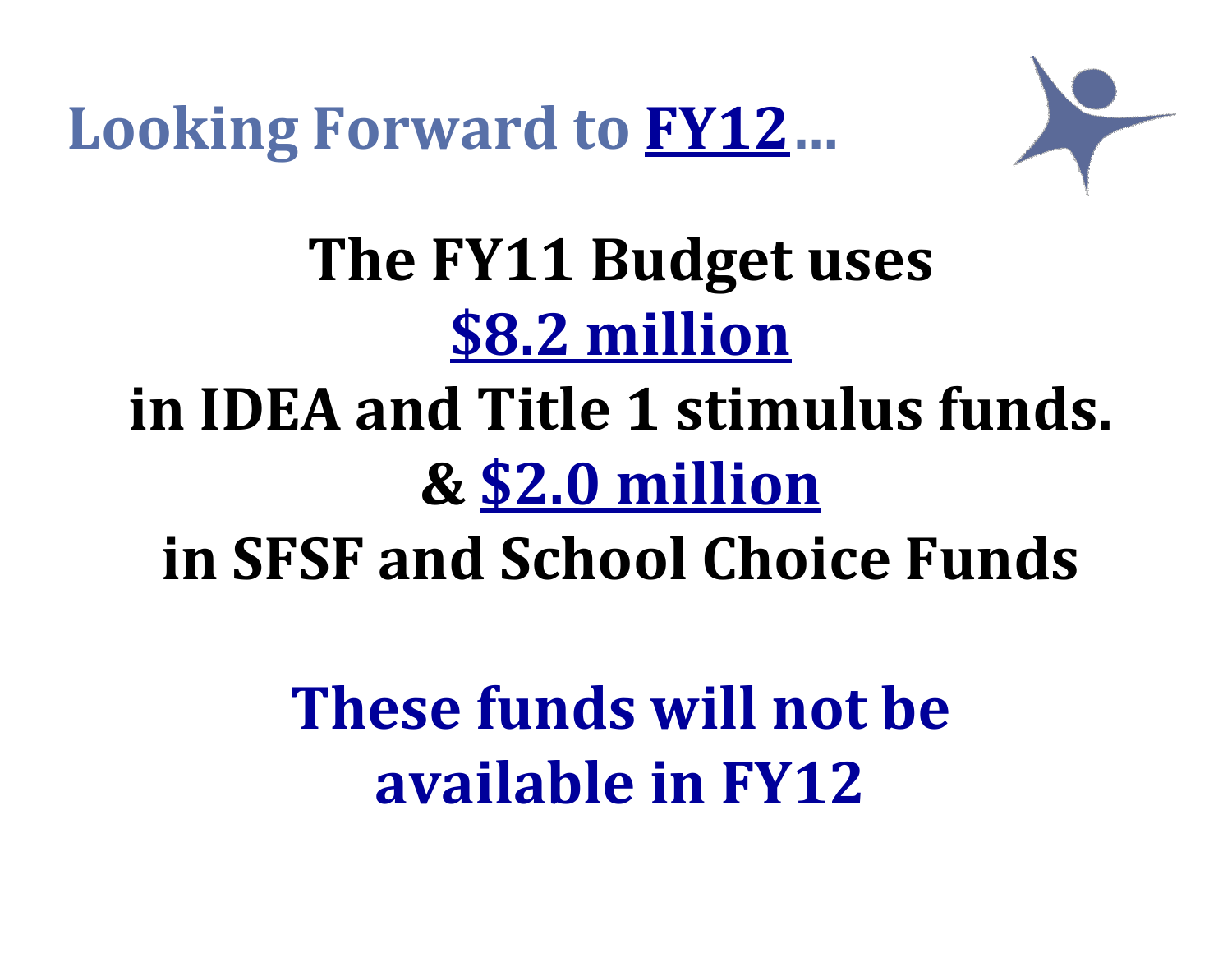![](_page_29_Figure_1.jpeg)

#### **Items to Watch:**

- **State Budget Process**
	- $\checkmark$ **Governor's Budget**
	- $\checkmark$  **House of Representatives Budget State Senate Budget – May/June Retirement Schedule Extension (State Budget) Legislative Conference Committee – June**